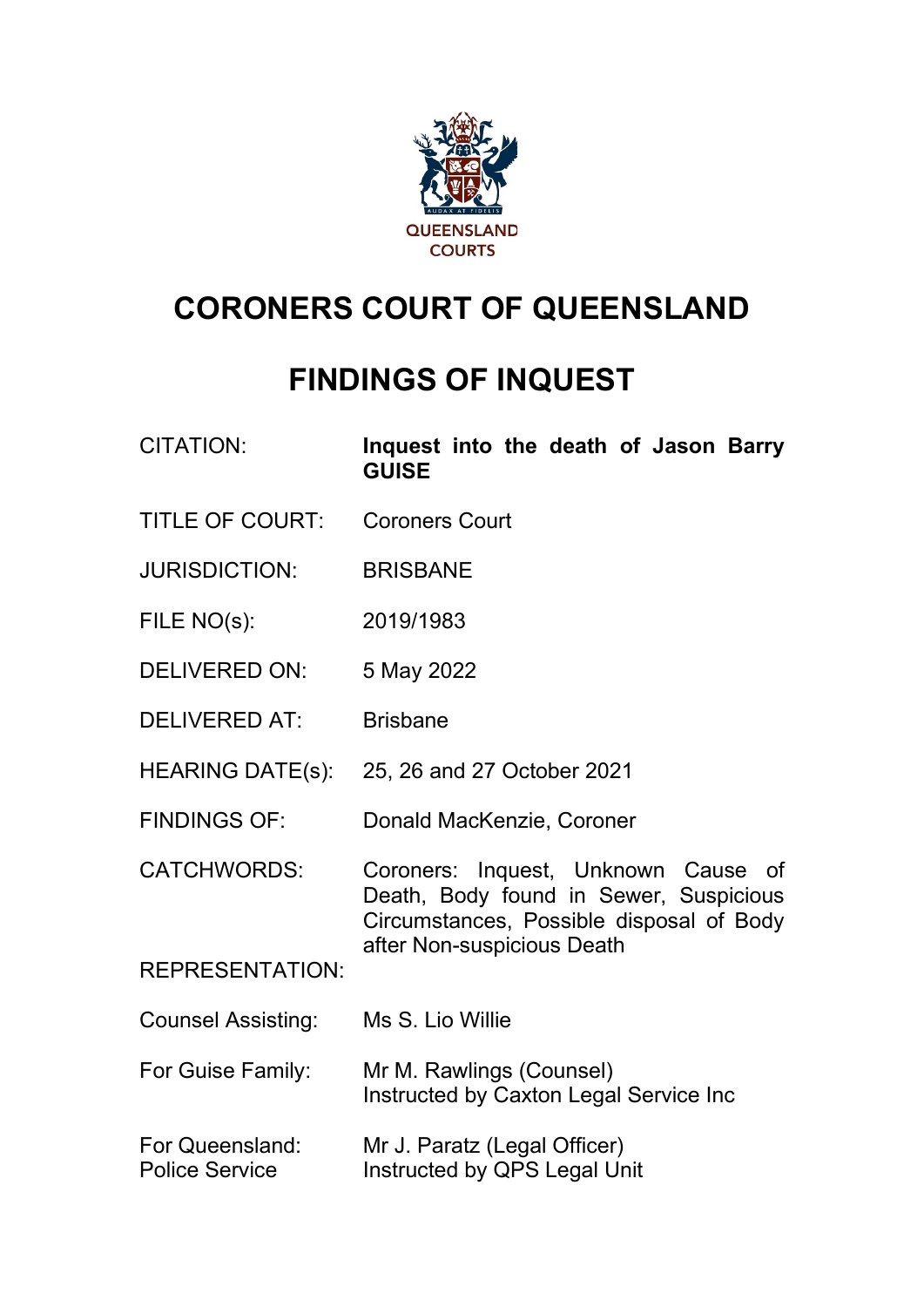| COMMENTS, RECOMMENDATIONS and s45 Coroners Act (Qld) |  |
|------------------------------------------------------|--|
|                                                      |  |
| How the Body of Mr Guise entered The Wet Well?23     |  |
|                                                      |  |
|                                                      |  |
|                                                      |  |
|                                                      |  |
|                                                      |  |
|                                                      |  |
|                                                      |  |

## Contents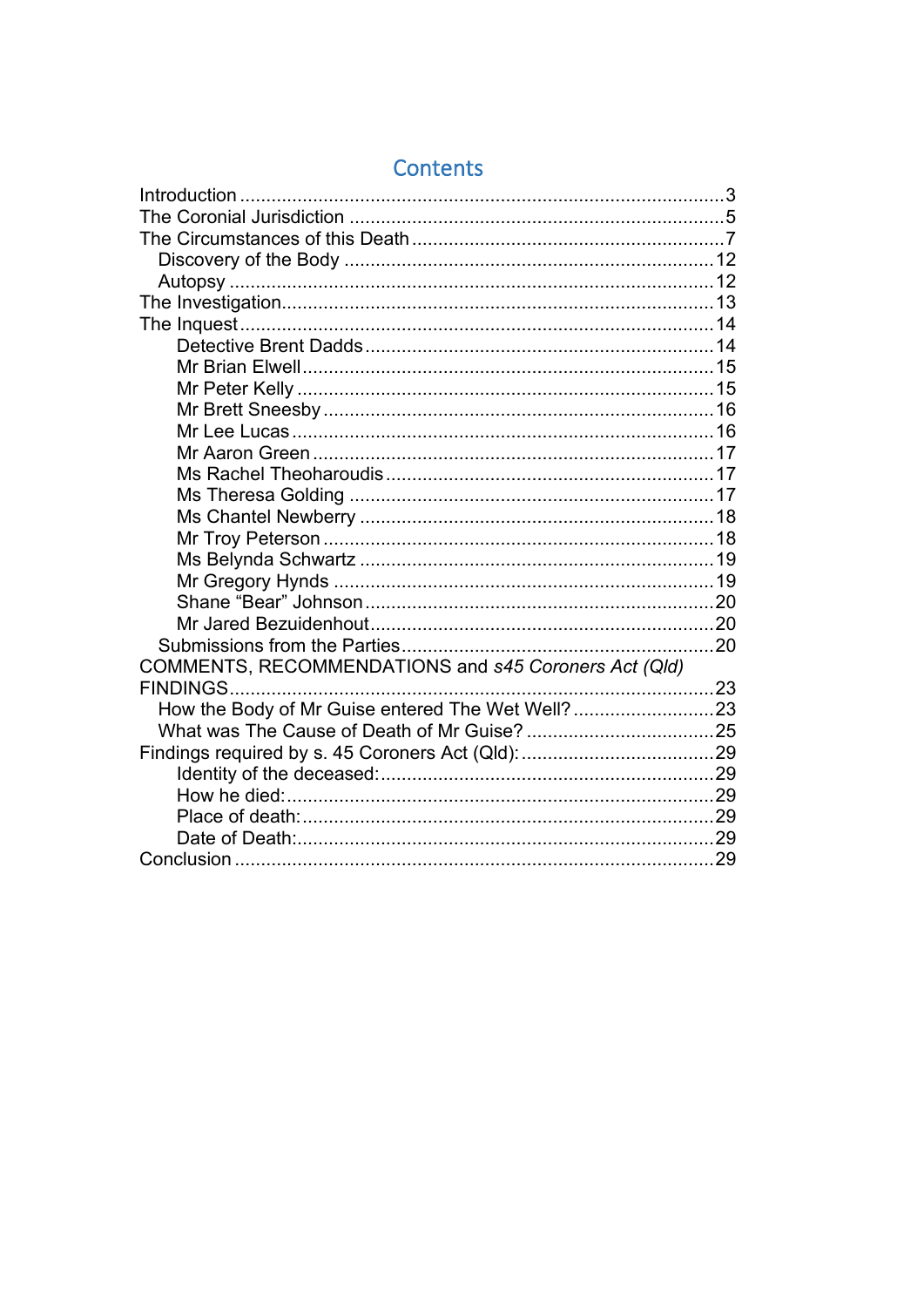### <span id="page-2-0"></span>**Introduction**

- 1. The deceased, Mr Jason Barry GUISE was a born on 18 October, 1973 making him 45 years of age at the time of his death sometime between 20 April, 2019 and 9 May, 2019. On 2 May 2019, Mr Guise was reported missing by his flatmate, Mr Peter James Kelly. The deceased had been absent for 10 days from their flat at 10/33 Bride Street, Wynnum, since the afternoon of Easter Sunday (21 April, 2019).
- 2. Six days later, at approximately 12.10 hours 8 May, 2019, staff from the Queensland Urban Utilities Waste Treatment pump station, located at 53 Granada Street, Wynnum, discovered the deceased's decomposing body in a treatment tank well. An experienced forensic pathologist was unable at autopsy to determine the cause of this death but noted the presence of methylamphetamine in the body.
- 3. The deceased had been residing with Mr Peter Kelly at 10/33 Bride Street, Wynnum. Mr Kelly last saw Jason Guise on the afternoon of 21 April 2019 (Easter Sunday). The deceased was at the 7/11 Store at the corner of Edith Street and Tingal Road, Wynnum with his friend, Mr Shane Johnson at approximately 18.30 hours on 21 April, 2019. Some 30 minutes later, according to Mr Kelly, he spoke with the deceased by telephone. He told Mr Kelly that he was collecting food from "Rosie's", a homeless food van, located off Charlotte Street, Wynnum a short distance from the 10/33 Bride Street Wynnum, unit. This was the last time Peter Kelly spoke with Jason Guise.
- 4. Throughout Easter Sunday, the deceased kept company with his friend, Mr Shane Thompson. CCTV footage shows the pair in Mr Thompson's motor vehicle driving to and from the 7/11 Store at Wynnum throughout the day. The last occasion was at 17:50 hours. Telephone records have identified that a "000" call was made from Jason Guise's telecommunication service number at 18:29 hours 21 April, 2021. This "000" call was disconnected prior to being transferred to emergency services.
- 5. At 17:19 hours on 21 April, 2021, CCTV footage shows the deceased riding a bicycle with a food package eastbound on Bay Terrace, at intersection with Berrima St, Wynnum. (This is the last independent sighting of Mr Guise.) Mr Kelly told police that he returned home to 10/33 Bride Street, Wynnum at approximately 22:30 hours and observed the food from "Rosie's" left on the front porch. Mr Kelly also observed his pushbike (that the deceased had been using) left unsecured in the yard of the dwelling. This was unusual. He told police that he later found Mr Guise's wallet, bank cards and all his personal belongings inside the dwelling. Curiously, police conducting a welfare check at the deceased's and Mr Kelly's 10/33 Bride Street,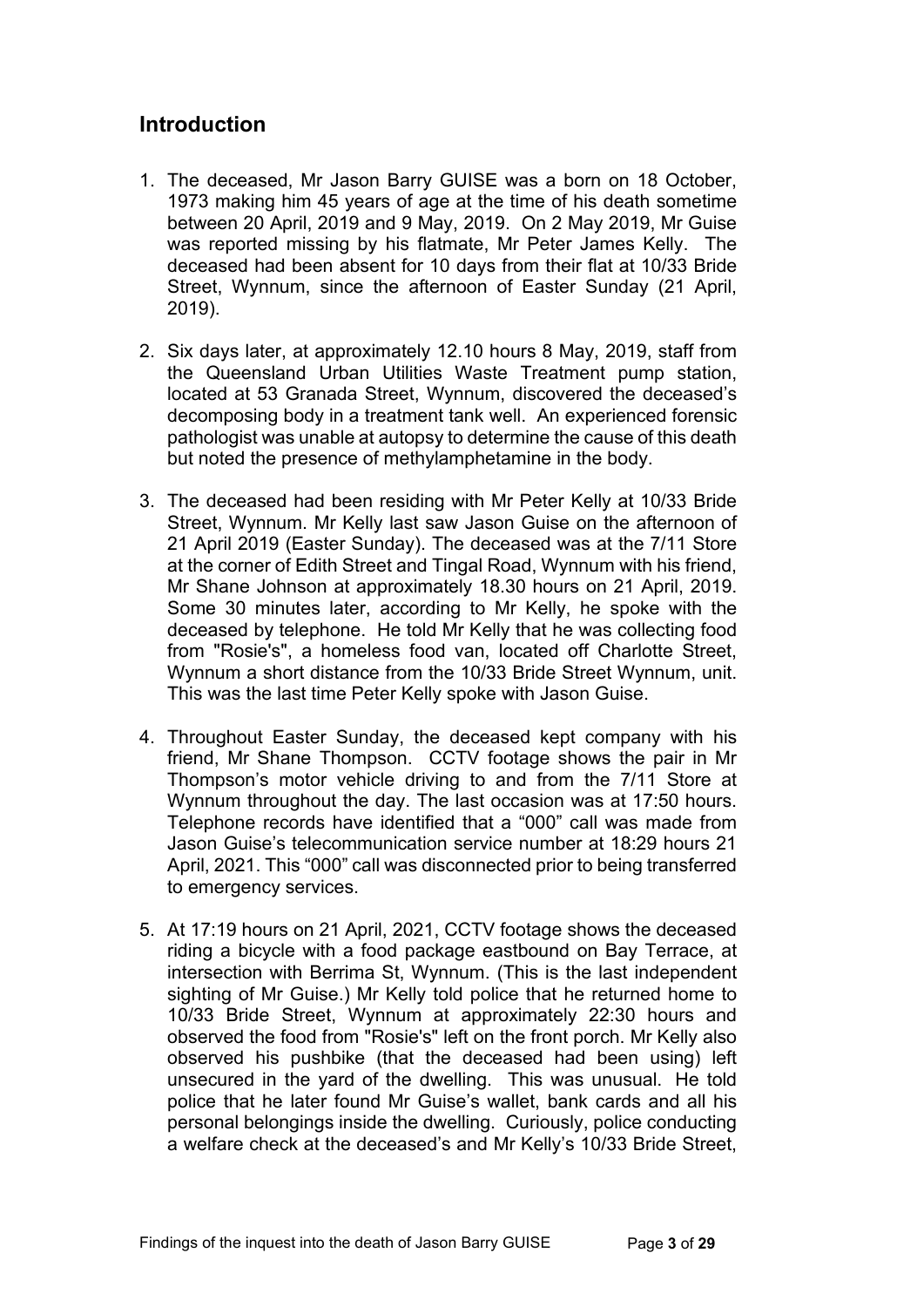Wynnum unit at 19:52 hours saw no Rosies food package on the front porch.

- 6. On 29 April 2019, Mr Peter Kelly was contacted by Jason Guise's sister, Nicole, expressing her grave concerns for Mr GUISE. She spoke with the deceased regularly by telephone and she had not spoken to Mr Guise since 21 April, 2019.
- 7. Queensland Police Service Investigators confirmed with the deceased's family and his associates that no one else had any contact with him since 21 April 2019. He did not access his bank accounts, nor use social media or mobile telephone since the then.
- 8. A number of theories have emerged to explain this death. The deceased was a well-known methylamphetamine user. He had recently been released from jail on parole after serving almost a year on remand. There was later a story that he had been contracted in jail to recover stolen firearms, drugs and money from organised criminals in New south Wales.
- 9. There are five apparent scenarios consistent with the available evidence. It is unclear how the deceased's body came to be in the sewer well but he could not have placed himself there. Presuming that the deceased's body was placed there as a "cover up", the five scenarios are:
	- 1. The deceased became involved in a drug-fuelled argument with associates which led to his death from an assault.
	- 2. The deceased committed suicide, died of natural causes or accidentally overdosed on an illicit drug (presumably methylamphetamine) and his body was deposited in the sewer by others anxious to avoid police scrutiny.
	- 3. The deceased was involved in serious criminal activity involving the recovery of firearms, cash and drugs from interstate and was killed possibly to cause his silence.
	- 4. The deceased was killed in retribution for unpaid drug debts or on suspicion of informing police about a drug dealer.
	- 5. The deceased was killed by an associate of Ms Rachel Theoharoudis as retribution for his acts of domestic violence upon her.
- 10.The two truly independent and uncontroversial bodies of evidence in this investigation were (i) the potentially toxic level of methylamphetamine in the deceased's post-mortem liver samples and (ii) the conclusive opinion of experts that the deceased could not have entered the sewer well alone and placed the manhole cover over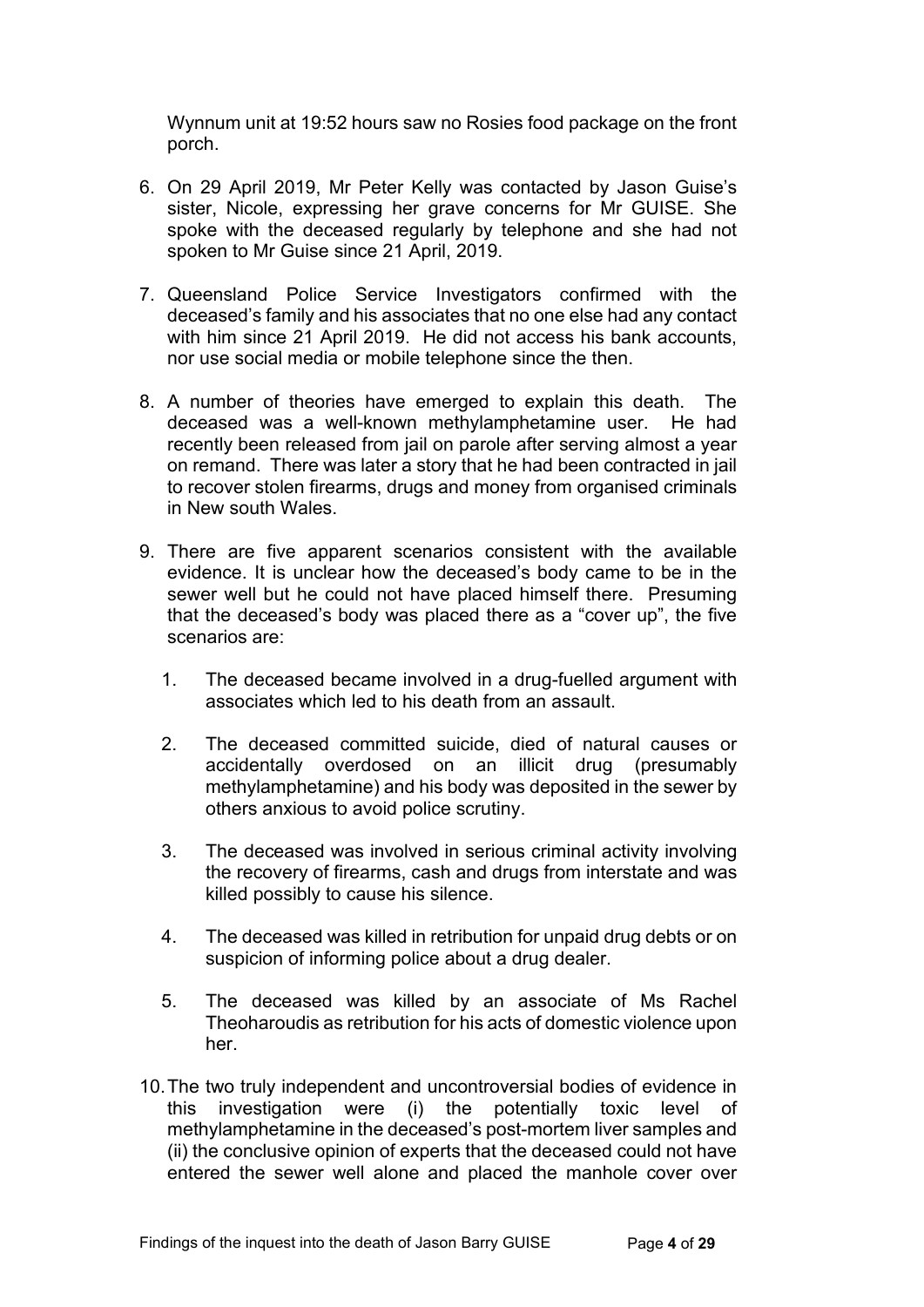himself. The absence of other compelling evidence has led to wild speculation and conspiracy theories.

11.I have concluded that it is impossible to accept any one of these five scenarios over the others. Each is potentially consistent with the evidence to establish the cause of this death.

### <span id="page-4-0"></span>**The Coronial Jurisdiction**

12.Before turning to the evidence, I will say something about the nature of the coronial jurisdiction. The basis of this jurisdiction arises because this is considered to be "a suspicious death" within the terms of the Act. Section 11(2) confers jurisdiction on a Coroner to investigate such a death and s28(1) authorises the holding of an inquest into it.

13.Section 45(2) of the Coroners Act (Qld) provides:

(2) A coroner who is investigating a death or suspected death must, if possible, find—

- (a) who the deceased person is; and
- (b) how the person died; and
- (c) when the person died; and
- (d) where the person died, and in particular whether the person died in Queensland; and
- (e) what caused the person to die.
- 14.After considering all of the evidence presented at the inquest, findings must be given in relation to each of those matters to the extent that they are able to be proved. An inquest is not a trial between opposing parties but an inquiry into the death. Lord Lane CJ in *R v South London Coroner; ex parte Thompson* (1982) 126 S.J. 625 described a coronial inquest in this way:

*… an inquest is a fact-finding exercise and not a method of apportioning guilt. The procedure and rules of evidence which are suitable for one are unsuitable for the other. In an inquest it should never be forgotten that there are no parties, there is no indictment, there is no prosecution, there is no defence, there is no trial, simply an attempt to establish facts. It is an inquisitorial process, a process of investigation quite unlike a criminal trial where the prosecutor accuses and the accused defends," … (and) … "the function of an inquest is to seek out and record as many of the facts concerning the death as [the] public interest requires.*

15.The focus is on discovering what happened, not on ascribing guilt, attributing blame or apportioning liability. The purpose is to inform the family and the public of how the death occurred with a view to reducing the likelihood of similar deaths. As a result, the Act authorises a coroner to make preventive recommendations (s46) but prohibits findings being framed in a way that appears to determine questions of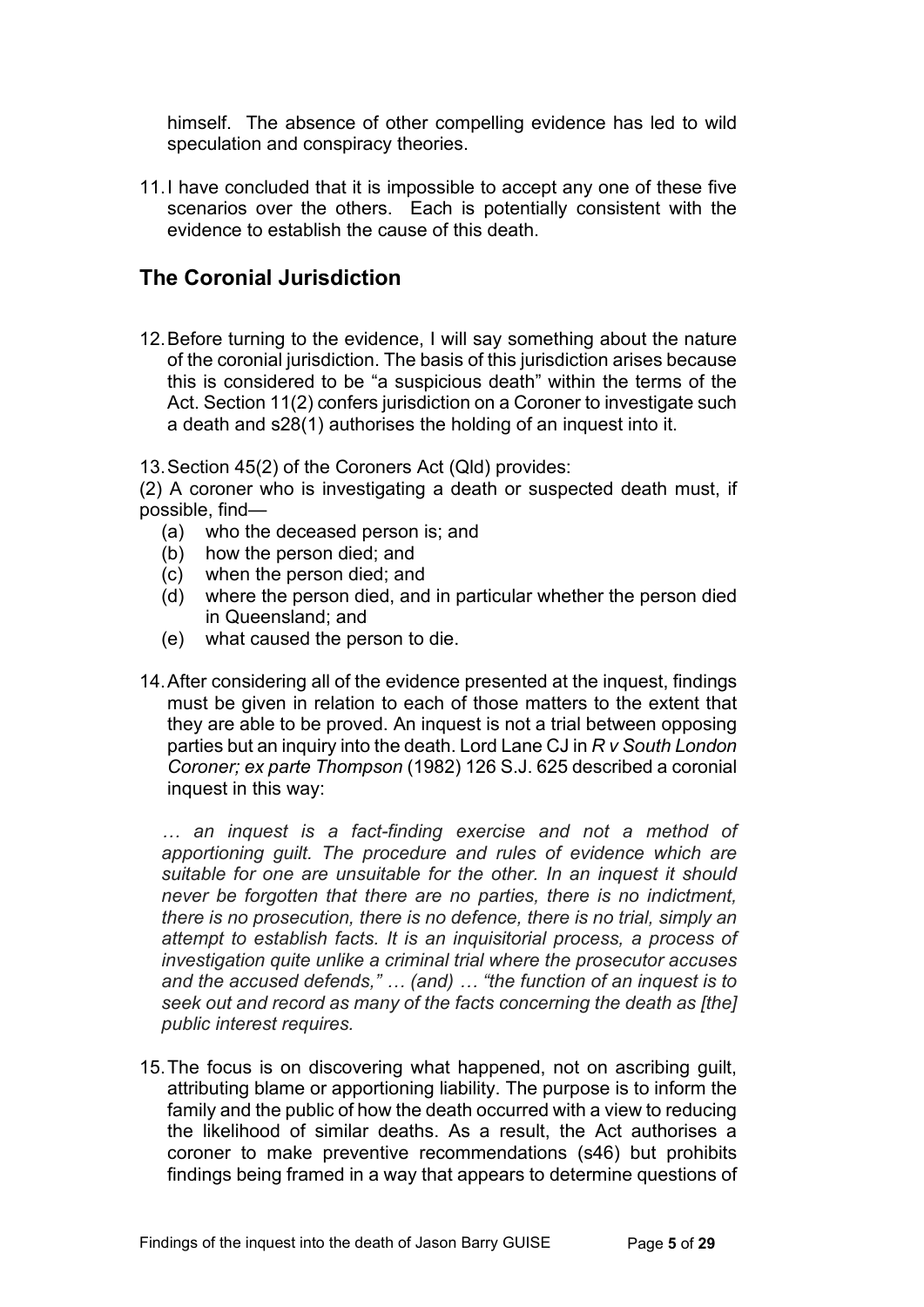civil liability or suggests a person is guilty of any criminal offence  $(s45(5))$ .

- 16.Proceedings in a coroner's court are not bound by the rules of evidence because s37 of the Act provides that "the Coroners Court is not bound by the rules of evidence but may inform itself in any way it considers appropriate. This flexibility has been explained as a consequence of an inquest being a fact-finding exercise rather than a means of apportioning guilt: an inquiry rather than a trial. However, the rules of evidence and the cornerstone of relevance should not be disregarded and in all cases the evidence relied upon must be logically or rationally probative of the fact to be determined. [1](#page-5-0)
- 17.A coroner should apply the civil standard of proof, namely the balance of probabilities, but the approach referred to as the Briginshaw sliding scale is applicable.<sup>[2](#page-5-1)</sup> This means that the more significant the issue to be determined, the more serious an allegation or the more inherently unlikely an occurrence, the clearer and more persuasive the evidence needed for the trier of fact to be sufficiently satisfied that it has been proven to the civil standard. $3$  It is also clear that a coroner is obliged to comply with the rules of natural justice and to act judicially[.4](#page-5-3) This means that no findings adverse to the interest of any party may be made without that party first being given a right to be heard in opposition to that finding. As the High Court made clear in *Annetts v McCann* (1990) 65 ALJR 167 at 168 this includes being given an opportunity to make submissions against findings that might be damaging to the reputation of any individual or organisation.
- 18.Further, by s. 46(1) of the Act a Coroner may whenever appropriate comment on anything connected with a death investigated at an inquest that relates to:
	- (i) public health or safety; or
	- (ii) the administration of justice; or
	- (iii) ways to prevent deaths from happening in similar circumstances in the future.
- 19.For the purposes of s. 46(1) of the Act, issues to be dealt with at this Inquest were:
	- 1. *The findings required by s 45(2) of the Coroners Act 2003 (Qld); namely the identity of the deceased, when, where and how he died and what caused his death;*

<span id="page-5-0"></span><sup>1</sup> See Evatt, J in *R v War Pensions Entitlement Appeal Tribunal; Ex parte Bott* (1933) 50 CLR 228 at 256; Lockhart J in *Pearce v Button* (1986) 65 ALR 83, at 97; *Lillywhite v Chief Executive Liquor Licensing Division* [2008] QCA 88 at [34]; Priest v West [2012] VSCA 327at [14] (Coroners Court matter) and *Epeabaka v MIMA* (1997) 150 ALR 397 at 400.

<span id="page-5-1"></span><sup>2</sup> *Anderson v Blashki* [1993] 2 VR 89 at 96 (per Gobbo J)

<span id="page-5-2"></span><sup>3</sup> *Briginshaw v Briginshaw* (1938) 60 CLR 336 at 361 per Sir Owen Dixon J

<span id="page-5-3"></span><sup>4</sup> *Harmsworth v State Coroner* [1989] VR 989 at 994; Freckelton I., "Inquest Law" in The Inquest Handbook, Selby H., Federation Press, 1998 at p13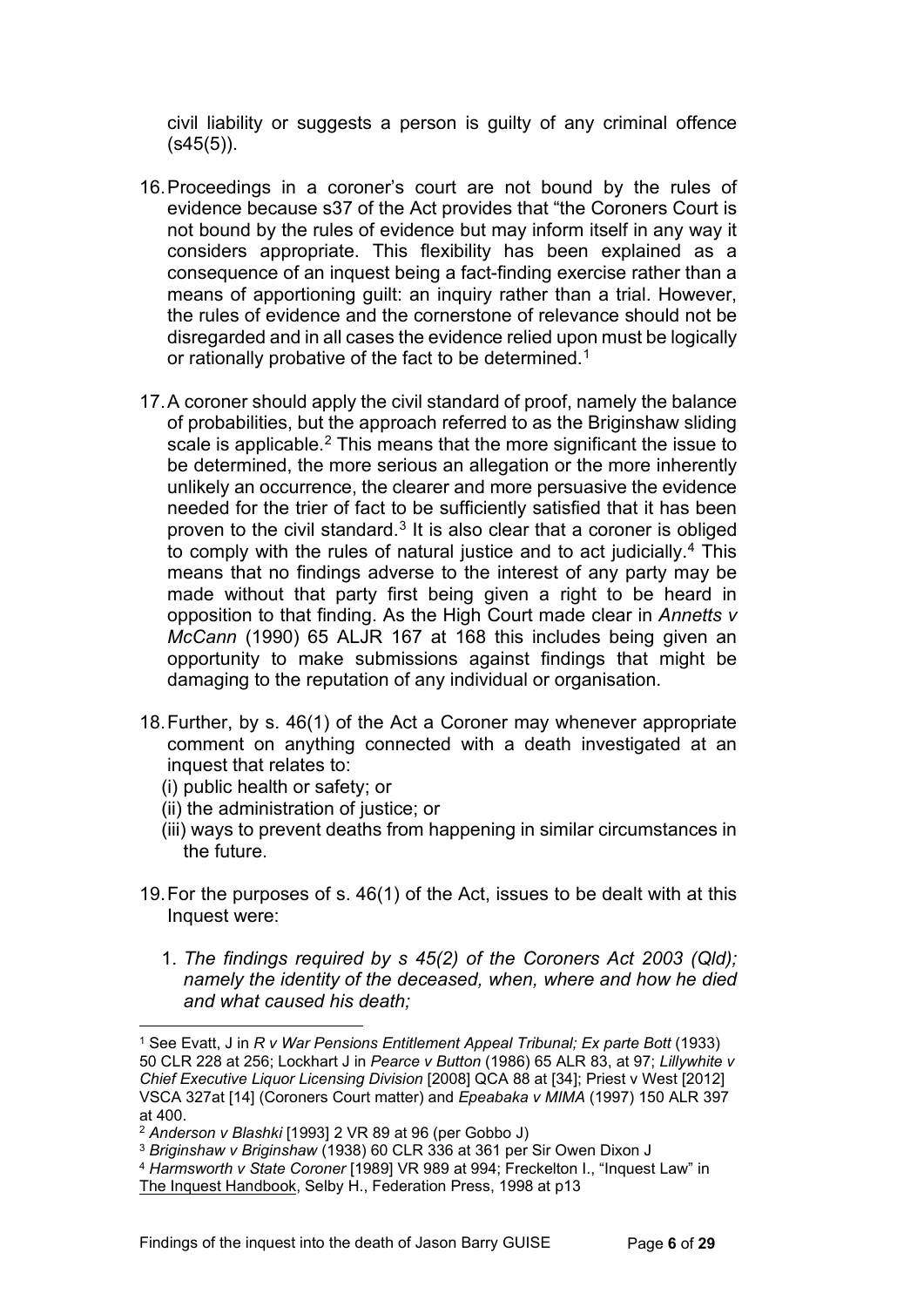*2. The identity of any other persons involved in the death of Jason Barry Guise.* 

### <span id="page-6-0"></span>**The Circumstances of this Death**

### *Mr Guise's Antecedents*

- 20.Mr Guise was the younger of two children born to Mr Barry Guise and Peggy Kelly, in Parkes, New South Wales. His parents separated shortly after his birth, and he and his older sister Nicole were raised by their mother. Mr Guise is survived by three children, Kieran, Hannah and Mahalia. He was estranged from the mother of those children at the time of his death.
- 21.As a teenager, Mr Guise started using marijuana and amphetamines (speed) on a recreational basis. His use increased as he aged, but it became more of an addiction once he relocated to Queensland in around 2015. At the time of his death, Mr Guise was regularly using methylamphetamine. Mr Guise admitted to his sister, Nicole, that he injected the drug, and at one stage was having "5 or 6" shots a day. A former partner, Ms Rachel Theoharoudis, told the inquest that Mr Guise's tolerance for drugs was high and that he had taken 36 points of methylamphetamine before he went into custody on 7 April 2018.
- 22.Mr Guise had a lengthy Queensland criminal history, commencing in 2012. His offending consisted mainly of drug and property related offending, leading to appearances in the Magistrates Courts. The most serious convictions included: Unlawful use of a vehicle, Unlawful possession of motor vehicle with intent to deprive, Burglary, Stealing and Receiving tainted property. His most recent conviction to his death was on 7 March 2019. He pleaded guilty in the District Court at Brisbane to one count of choking in a domestic setting and an offence of contravening a domestic violence order. On 5 April, 2018, Mr Guise, under the influence of methylamphetamine grabbed Ms Rachel Theoharoudis around the throat choking her but she did not lose consciousness. He had spent 334 days in presentence custody. He was sentenced to two years imprisonment with an immediate release on parole for the offences of choking and contravening a domestic violence order.
- 23.Upon being released on parole, Mr Guise moved into Unit 10/33 Bride Street, Wynnum with a friend, Mr Peter Kelly. Mr Guise was unemployed and his primary mode of transport was by bicycle. He conducted his daily activities predominantly in the Wynnum and Bayside areas. Mr Guise was a known intravenous user of methylamphetamine. Many of his associates, and those called to give evidence, admitted to either supplying Mr Guise with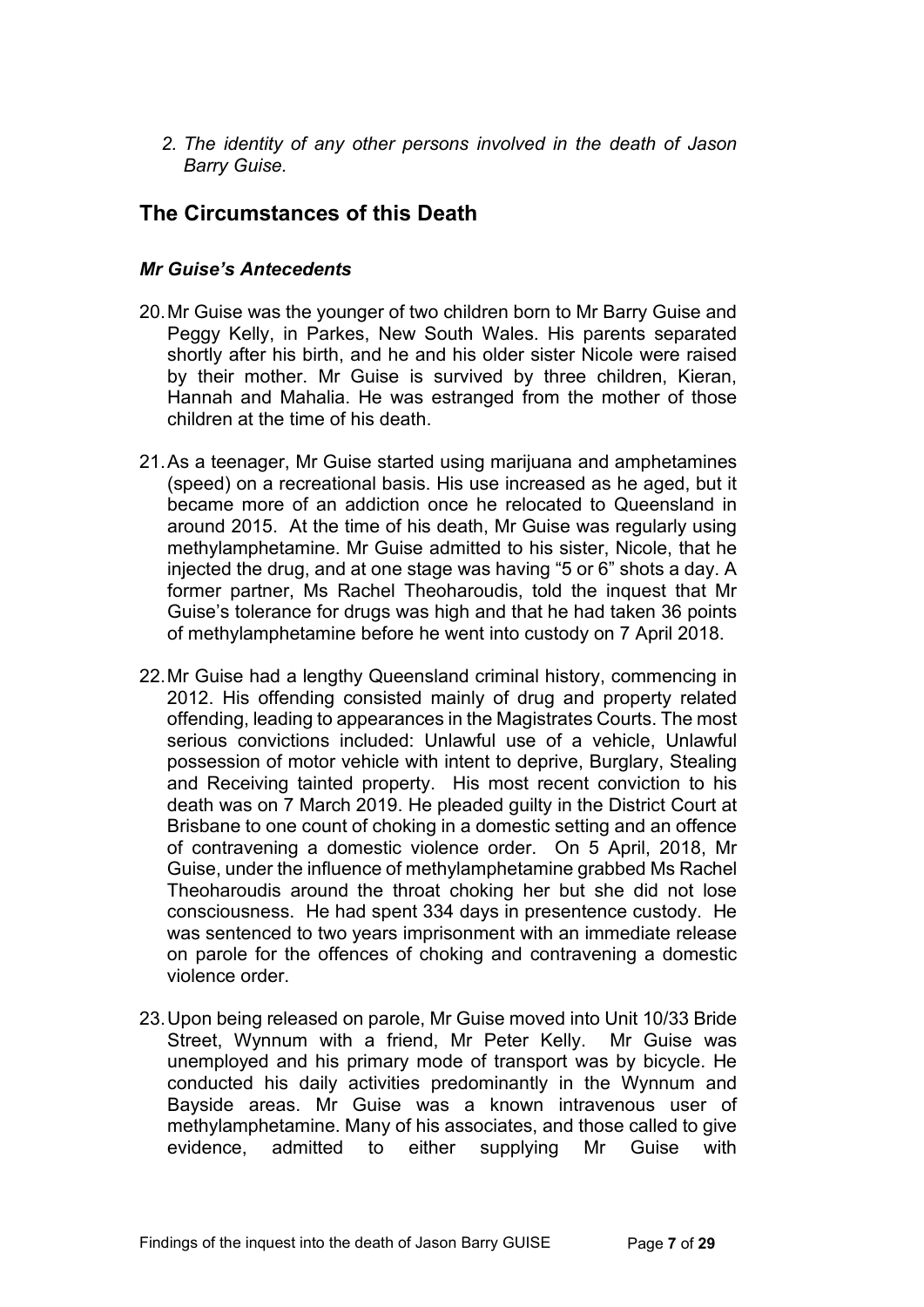methylamphetamine or being present with him and also consuming methylamphetamine or cannabis.

24.Mr Guise was released from custody on 7 March 2019. He was last seen alive on 21 April 2019. For ease, a timeline of significant events is contained in the helpful table below:

| <u>DATE</u>           | <u>EVENT</u>                                                                                                                                                                                                    |
|-----------------------|-----------------------------------------------------------------------------------------------------------------------------------------------------------------------------------------------------------------|
| <u>7 March 2019</u>   | Released on parole.                                                                                                                                                                                             |
| <u>16 April 2019</u>  | 10.15am – attended the Wynnum Plaza<br>to buy a mobile phone.                                                                                                                                                   |
| <u>17 April 2019</u>  | 12.33pm - Last ATM withdrawal from<br>Bank of Queensland, Wynnum. (Guise<br>was in the company of Peter Kelly.)<br>Guise's last contact with Probation and<br>Parole. (His parole history was<br>unremarkable.) |
| <u>20 April 2019</u>  | Guise called his father for his birthday.<br>This was the last time he spoke to his<br>father.                                                                                                                  |
| <u> 21 April 2019</u> | Guise seen by Peter Kelly in the<br>morning, either at home or in passing.                                                                                                                                      |
| 04.27 hours           | '000' phone call made from Guise's<br>phone. However, it did not actually<br>connect with the Emergency Service<br>Answer Point (ESAP). Therefore, it did<br>not register on their system.                      |
| 12.21hours            | Guise entered the Wynnum 7/11 with<br>Shane Johnson.                                                                                                                                                            |
| <b>14.34 hours</b>    | Guise filled petrol in a red Holden<br>Commodore [belonging to<br>Shane<br>Johnson] 573YWA, at the Wynnum 7/11.<br>(No one else seen in the car.)                                                               |
| <b>14.37 hours</b>    | Guise drove the car to the 7/11 carpark<br>on Edith Street side.                                                                                                                                                |
| <b>14.41 hours</b>    | Guise entered the 7/11.                                                                                                                                                                                         |
| <b>17.50 hours</b>    | Guise drove Johnson's red Holden<br>Commodore into the 7/11 forecourt and                                                                                                                                       |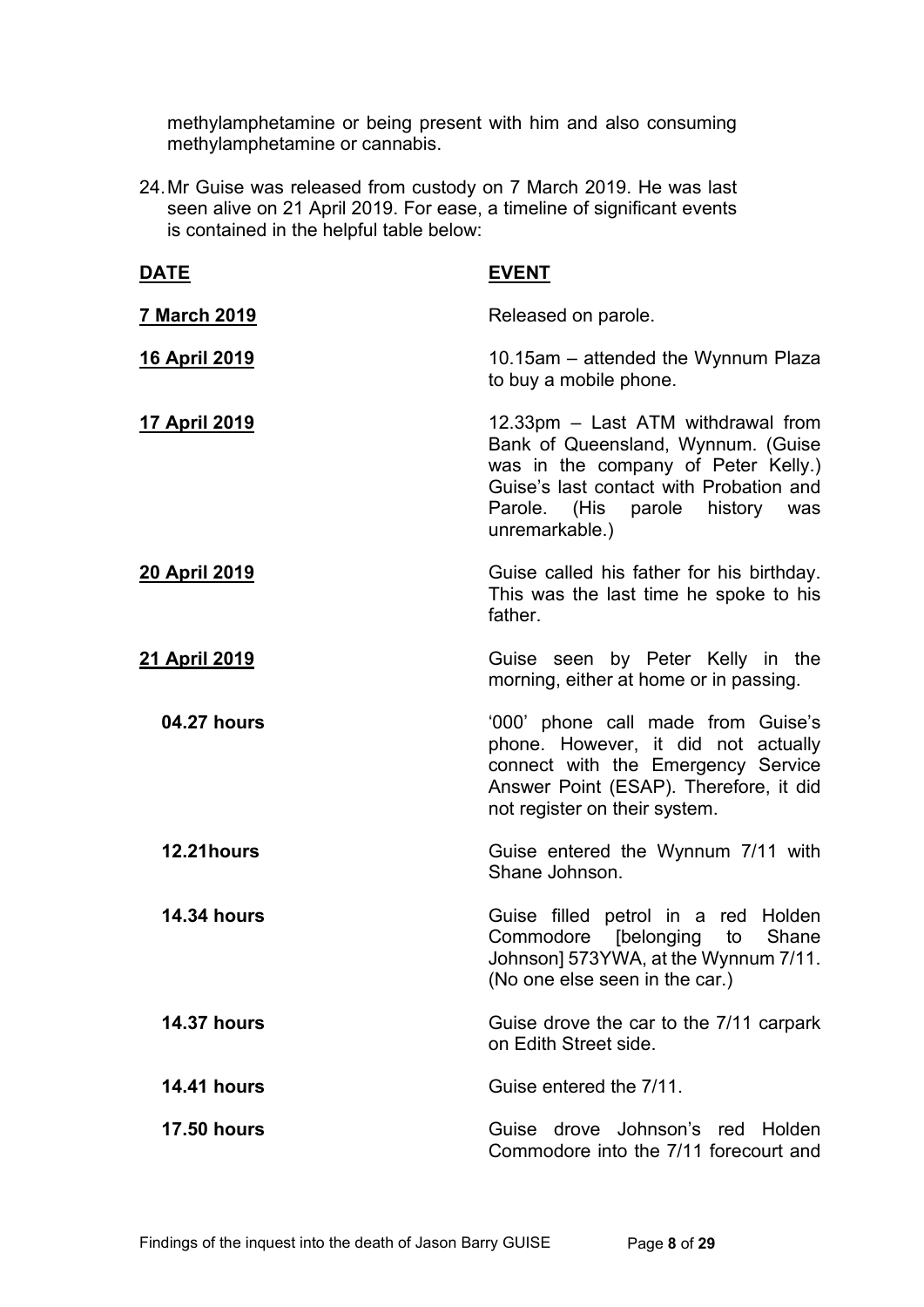|                    | parked in the carpark on the western<br>side.                                                                                                                                                                                                                                                                                               |
|--------------------|---------------------------------------------------------------------------------------------------------------------------------------------------------------------------------------------------------------------------------------------------------------------------------------------------------------------------------------------|
| <b>18.27 hours</b> | Johnson used Guise's mobile phone to<br>call '000'. The call was disconnected<br>before being answered by the operator.<br>According to Mr Johnson, Mr Guise left<br>the 7/11 to avoid police.                                                                                                                                              |
| <b>18.29 hours</b> | QPS communications attempted to call<br>Mr Guise's phone without success. As a<br>result of the '000' call disconnection. A<br>QPS "job" is created to conduct a welfare<br>check on Guise.                                                                                                                                                 |
| <b>18.38 hours</b> | Guise walked through the Woolworths<br>carpark, carrying a mobile phone, side<br>bag and bottle of soft drink.                                                                                                                                                                                                                              |
| <b>18.41 hours</b> | Peter Kelly was a passenger in a white<br>Ford Ranger [631XDX] (belonged to<br>Janine Hudson) entered the 7/11<br>forecourt. Kelly got out of the car and the<br>car drove off. Johnson told Kelly that<br>Guise left him there at the 7/11.                                                                                                |
| <b>18.47 hours</b> | Johnson used his own mobile phone to<br>call '000'. He reported that someone or<br>something was in the boot of his car and<br>he wanted police to be present when he<br>opened the boot in case something<br>jumped out. Johnson was<br>audibly<br>exhibiting paranoia.                                                                    |
| <b>19:00 hours</b> | Guise attended the Rosie's van in<br>Charlotte Street, Wynnum and collected<br>takeaway food parcels.                                                                                                                                                                                                                                       |
| <b>19.07 hours</b> | Last incoming call from Guise to Kelly.<br>Guise informed Kelly that he was at<br>Rosie's.                                                                                                                                                                                                                                                  |
| <b>19.19 hours</b> | Guise captured on CCTV on the eastern<br>side of Berrima St, Wynnum from the<br>direction of Bay St. He appeared to be<br>carrying a plastic bag and pushing his<br>bicycle. He wore a helmet, blue t-shirt,<br>black shorts, running shoes. He entered<br>the driveway of 96 Berrima St Wynnum,<br>the address Brian Elwell lived with his |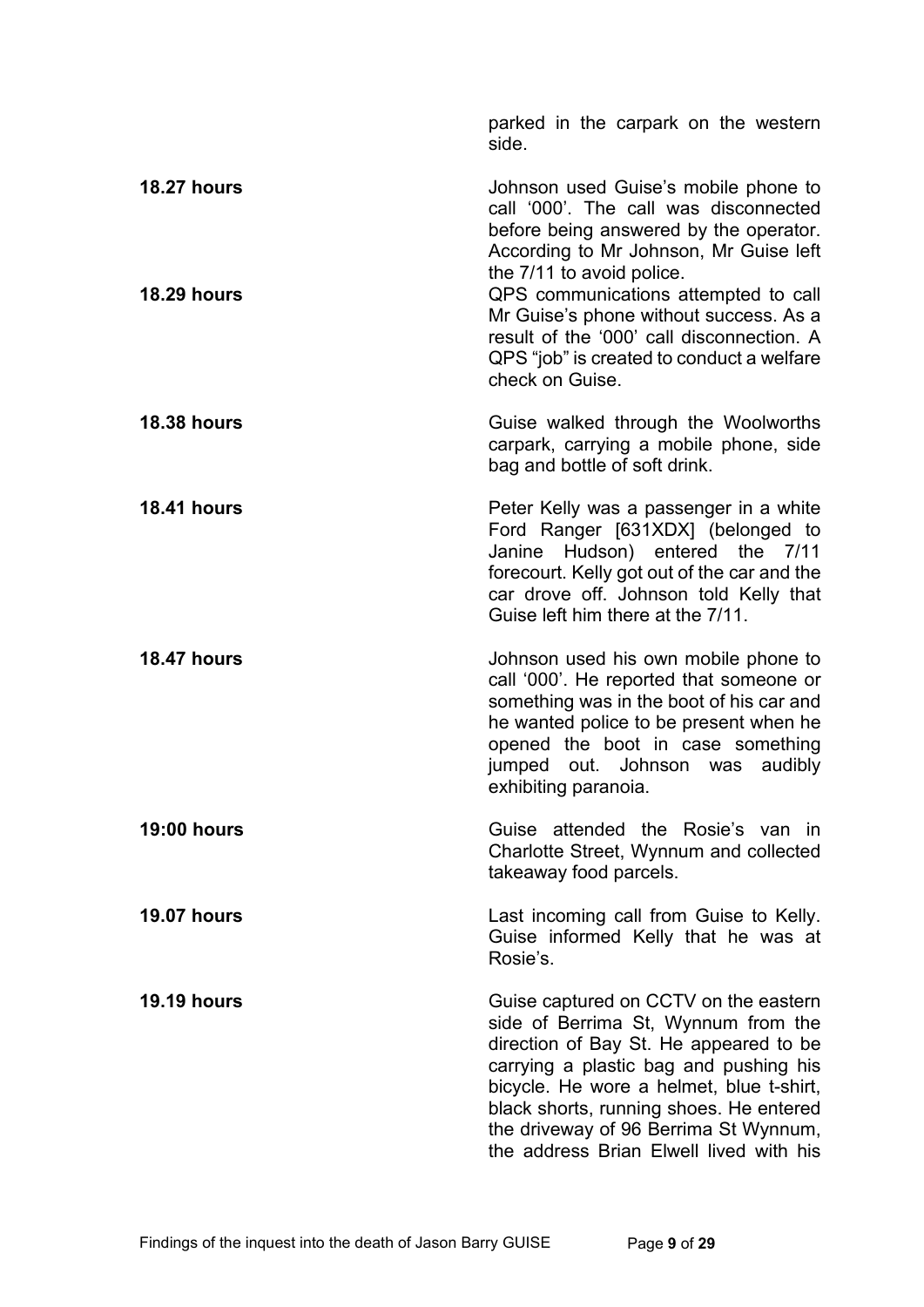|                           | mother, and appeared to approach a<br>person. He stayed for a minute then left.                                                                                                                                                                                                                                                               |
|---------------------------|-----------------------------------------------------------------------------------------------------------------------------------------------------------------------------------------------------------------------------------------------------------------------------------------------------------------------------------------------|
| <b>19.22 hours</b>        | Guise rode his bicycle eastbound on Bay<br>Terrace, at intersection with Berrima St,<br>Wynnum.12 (This is the<br>last<br>independent sighting of Mr Guise.)                                                                                                                                                                                  |
| <b>19.46 hours</b>        | The mobile service 0474 506 007 utilised<br>by Guise was last recorded by Telstra<br>Mobile-Net from the Wynnum North<br>Tower (located on the corner of Mungala<br>Street and Tingal Road Wynnum North).<br>The mobile telephone service indicated<br>that Guise's mobile phone was in the<br>vicinity of the Waterloo Esplanade,<br>Wynnum. |
| <b>19.52 hours</b>        | Police attended Unit 10/33 Bride St.<br>Wynnum to conduct a welfare check in<br>response to the unconnected '000' call<br>from Guise's mobile. Police observed the<br>unit to be in darkness, no visible<br>disturbance, did not observe any food<br>parcels outside the unit, nor a specific<br>observation of a bicycle.                    |
| <b>19.58 hours</b>        | QPS Constables Boffo and Sullivan<br>attended the Wynnum 7/11 in response<br>to Johnson's 18:27 hours '000' phone<br>call. They spoke with Mr Johnson. No<br>person or animal was found in the boot<br>of Johnson's car. Mr Johnson was<br>paranoid someone was out to get him.                                                               |
| <b>22.04 hours</b>        | Kelly called Guise - no answer -<br>duration 2 seconds.                                                                                                                                                                                                                                                                                       |
| <b>22.05 hours</b>        | Kelly called Guise $-$ no answer $-$<br>duration 3 seconds.                                                                                                                                                                                                                                                                                   |
| 22.30 hours (approx time) | Kelly returned home but Guise was not<br>there. There was a food parcel on the<br>chair outside the front door. The bicycle<br>that Guise was riding was at the bottom<br>of the stairs leaning against the back wall<br>of Unit 5.                                                                                                           |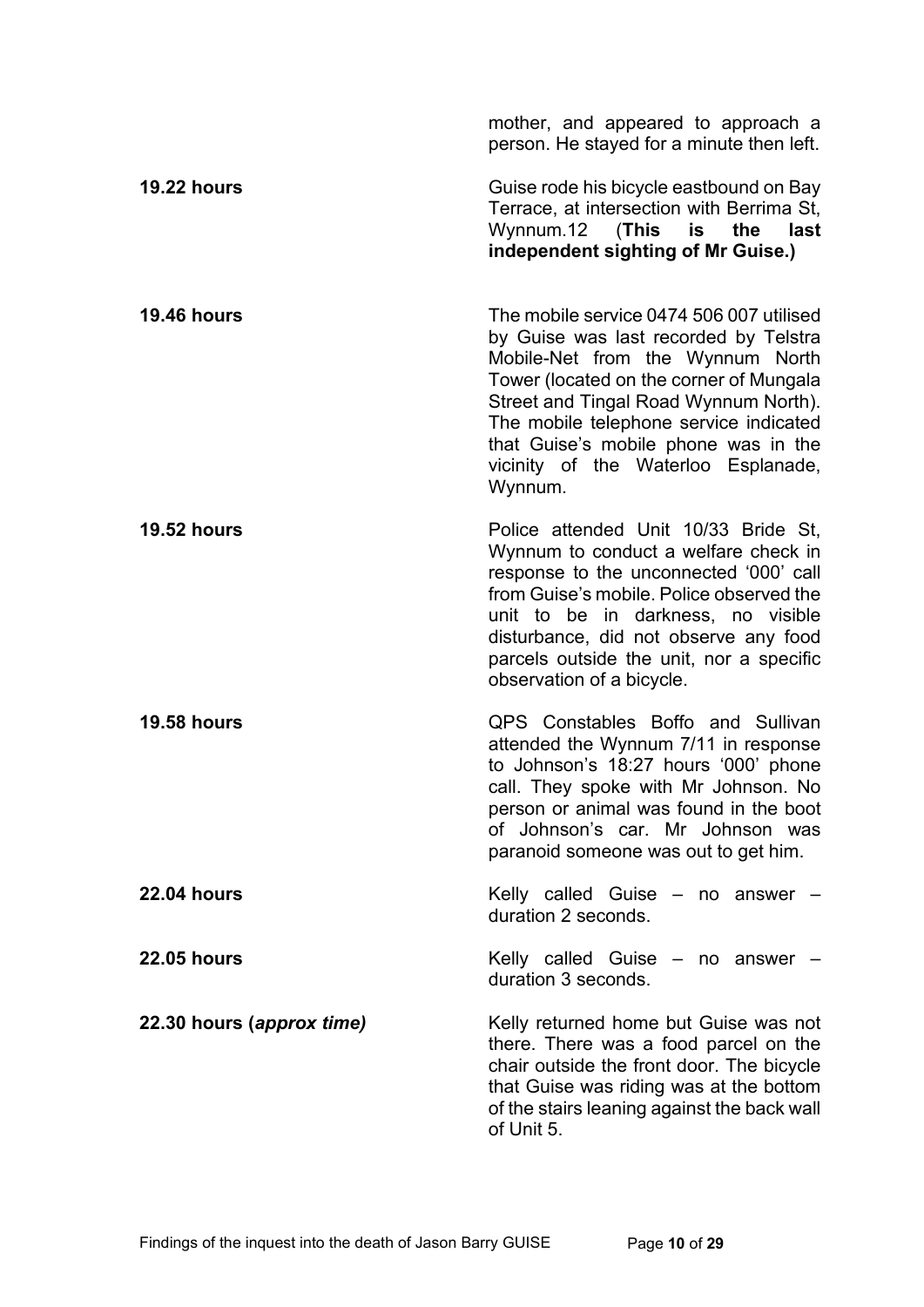### **22 April 2019**

**01:13 hours**

Johnson is driven from the 7/11 to Evolution Apartments at Tank Street, Brisbane City.

#### **01:55 hours**

Johnson caught on CCTV in the Evolution Apartments elevator by himself.

- 25.A telecommunications expert, Mr Mark Borg opined that activity on Mr Guises's mobile telephone after 19:46 hours must be treated as an anomaly.
- 26. On 22 April 2019, Mr Guise had not returned to the unit. Mr Kelly attempted to call him but there was no answer. Mr Kelly rang some of their other associates, Lee Lucas and Shane Johnson but neither had heard from Mr Guise.
- 27.On 26 April 2019, Mr Kelly attended the Rosie's van and told the police liaison officer Ms Jacqueline Carter, that Mr Guise had not returned home for the last few days. Ms Carter advised him to notify Mr Guise's family and confirm if they had contact with him. In the meantime, she would make enquiries whether Mr Guise had been returned to custody and hence unable to be contacted.
- 28.On 29 April 2019, Mr Guise's sister contacted Peter Kelly asking of Mr Guise's whereabouts because she hadn't heard from him since 21 April 2019. At that point he told her he hadn't seen Mr Guise in over a week. She told him to report Mr Guise missing to the police.
- 29.Mr Kelly gave evidence at the inquest that he simply thought Mr Guise could have been in custody as a result of parole violations. That was why he was not overly worried about Mr Guise being missing and why he asked the police liaison officer to check if Mr Guise was in custody. Evidence given at the inquest by some others who were close to Mr Guise similarly were not concerned when he did not answer or return their phone calls or messages, it was not unusual for Mr Guise to consume drugs and be uncontactable for about a week.
- 30.After discussions with Mr Guise's sister, Mr Kelly said he attempted to report him to police as a missing person but that the police would not accept the report because Mr Kelly was not a next of kin. Mr Guise's sister then attempted to report him missing but was advised that she was also unable to file a report because she lived interstate. Mr Kelly said this was the reason he did not report Mr Guise missing until 10 days after he last saw Mr Guise.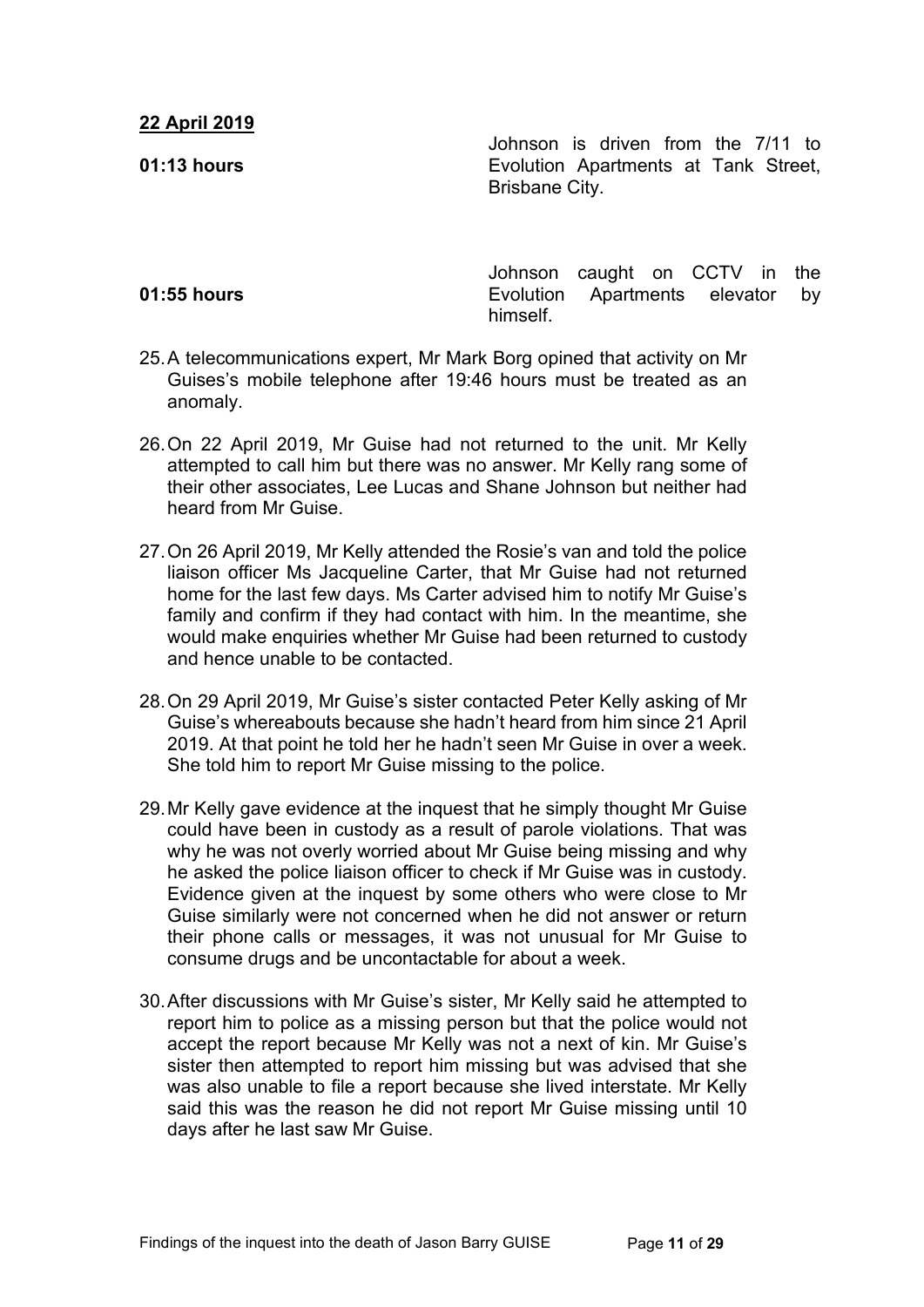31.On 1 May 2019, Mr Kelly started packing up Mr Guise's belongings because he had not returned to the unit. He found a bumbag containing Mr Guise's wallet which still had all his cards in it, some loose change and a box cutting knife.

### <span id="page-11-0"></span>*Discovery of the Body*

- 32.At around 12.10pm on 8 May 2019, employees of Veolia Water Services, contracted by Queensland Urban Utilities (QUU) attended the sewage pumping station at the corner of Granada Street and Adam Street, Wynnum for routine maintenance and cleaning of the wet well. The wet wells were enclosed by a chain link, barbed wire fence and gate which was secured with a padlock.
- 33.The crew reversed their truck close to wet well SP33. The wet well had a hinged, square aluminium cover [1.5m x 1m] on it, weighing about 20kg, and had two lockable handles. The handles were closed over the lid but they did not have a padlock secured on them. Once the lid was opened, there was a stainless-steel mesh cage (for fall protection in case a worker tripped or dropped something), with a 200mm x 200mm hole in the cage, enough room to fit a hose down without having to take the whole cage off. The well was about 5 metres deep.
- 34.When the lid was removed, the workers observed what appeared to be a mannequin floating face down about 3 metres from the top. They all initially thought it was a first aid mannequin and did not think much of it. The crew then drained the well and sucked out about 8000L of liquid. At that time, worker Mr Joel Galletly was lowered into the well to clean it and remove any obstructions. As he got closer to the mannequin, he observed it had a t-shirt on and one running shoe. He then saw a scrotum, veins on the body, fingernails, ankle socks, a purple bracelet, and maggots coming out of a hole on the buttocks. Mr Galletly lifted the sleeve of the t-shirt and saw a tattoo on the arm and panicked and was pulled out of the well.
- 35.The crew contacted their supervisors who then advised the police.

#### <span id="page-11-1"></span>*Autopsy*

- 36.On 9 May 2019, Dr Beng Ong conducted a post-mortem examination of the body. The decomposition of the body was fairly advanced and resulted in partial disintegration of soft tissue. There was additional adipocere formation, a particular type of decomposition seen in bodies immersed in water.
- 37.A superficial dissection of the body was conducted. There were no obvious injuries on the body apart from an old injury to the nose, nor were any skeletal injuries observed.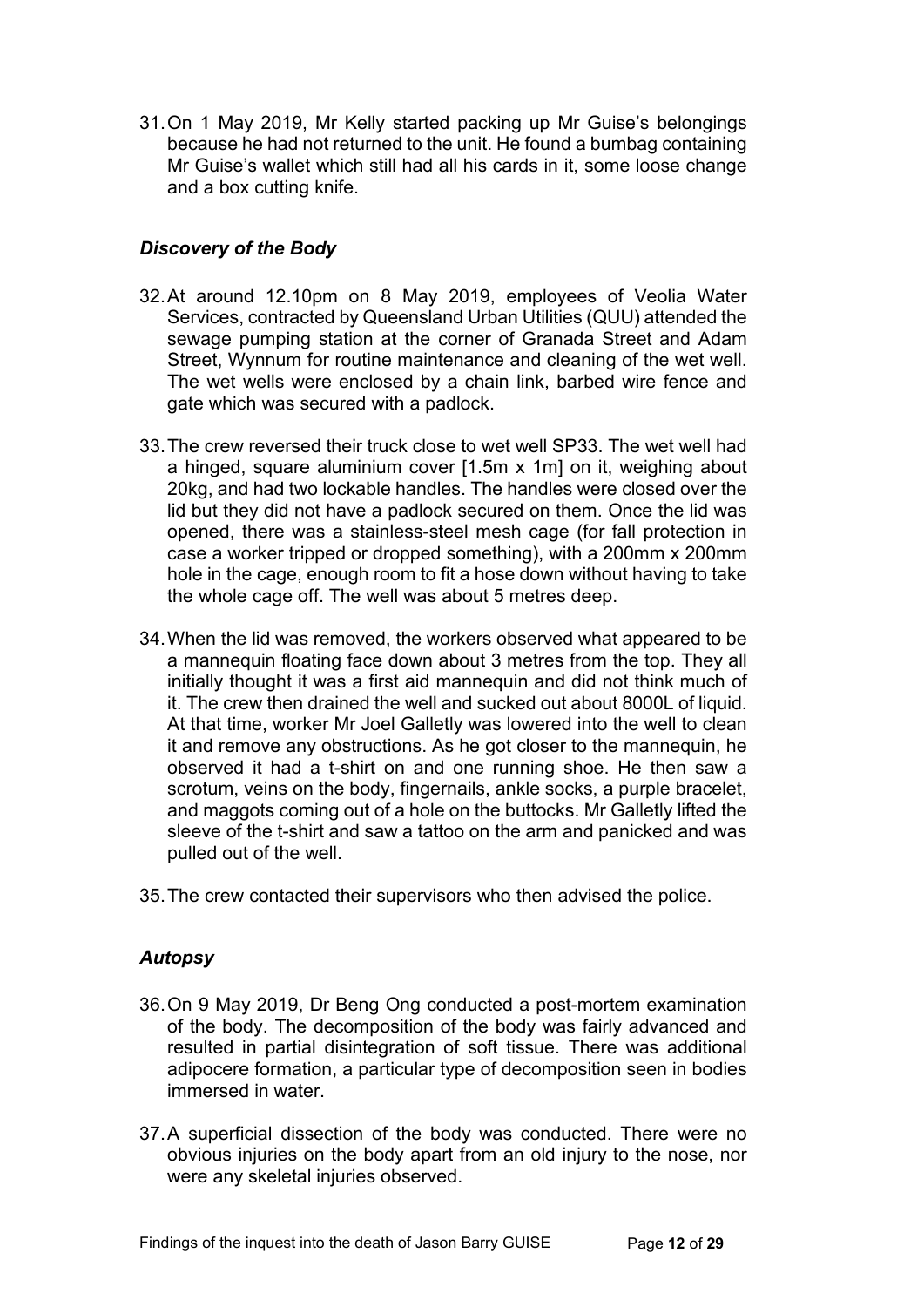- 38.Most of the internal organs had disintegrated to such an extent that a proper assessment could not be made. There were no pathological changes that were indicative of a cause of death or could be contributory to death.
- 39.Toxicology samples of the liver and bile were taken. Methylamphetamine and its metabolite, amphetamine was detected in the liver. The level was within known toxic range. However, the toxic range available in the literature was derived from analysis of fresh liver specimens. As the liver was in a decomposed state, the level detected might not represent actual antemortem level.
- 40.Dr Ong could not ascertain a cause of death. Dr Ong noted that it is possible that death could be due to methylamphetamine toxicity but could not be confirmed due to post-mortem changes.

### <span id="page-12-0"></span>**The Investigation**

- 41.On 2 May 2019, the missing person investigation was commenced by the Queensland Police Service ("QPS") Missing Persons Unit. QPS Investigators were unable to locate or contact Mr Guise and all enquiries rendered the same outcome. As a result, on 5 May 2019 a joint investigation was commenced by the Homicide Investigation Unit and Bayside Criminal Investigation Branch, named "Operation Romeo Kickoff". Three days later Mr Guise's body was found in the sewer well.
- 42.The QPS have conducted an exhaustive investigation and produced a detailed report to me which analysed the material facts and circumstances of this death. Thousands of pages of statements, technical reports and hundreds of hours of CCTV footage, electronically recorded interviews and telephone recordings were required and form part of the brief of evidence which is an exhibit is the Inquest documents. This has been of considerable assistance in this investigation and Inquest.
- 43.Police Investigators have been unable to determine when Mr Guise died, if anyone else was involved in his death or disposal of his body, or if an offence of unlawful killing had occurred.
- 44.On 21 February 2021, the QPS announced a government reward for \$250,000 and a recommendation for appropriate indemnity from prosecution for any accomplice who provided relevant information to the QPS. A renewed "missing persons" media campaign was released in February 2021 but no new leads or avenues of inquiry have arisen.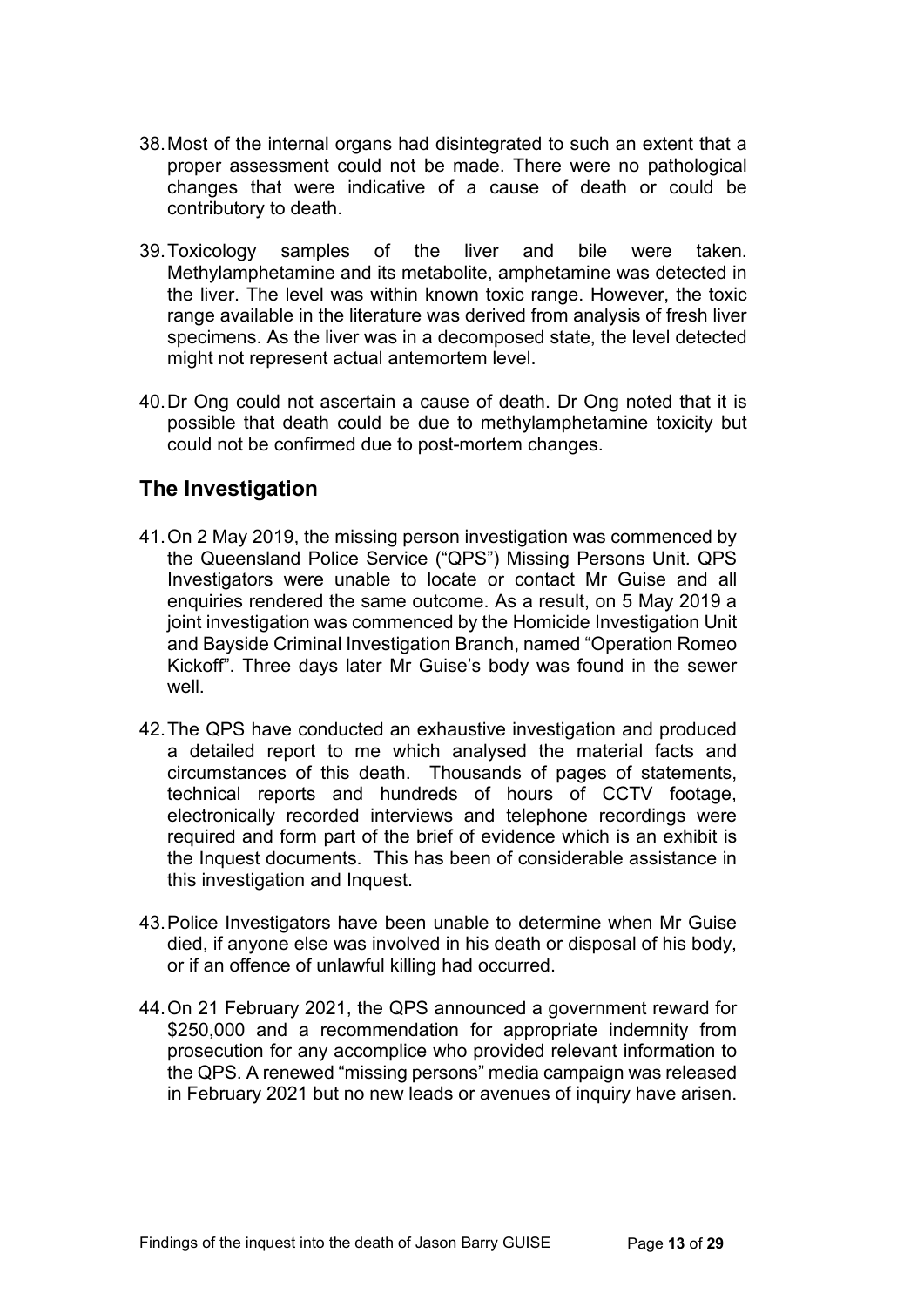### <span id="page-13-0"></span>**The Inquest**

- 45.The Inquest Hearing into this death took place over three days on 25, 26 and 27 October, 2021.
- 46.The witnesses called at the Inquest were:
	- 1. Detective Brent Dadds lead QPS investigator
	- 2. Mr Brian Elwell associate of the deceased
	- 3. Mr Peter Kelly flatmate of the deceased
	- 4. Mr Brett Sneesby associate of the deceased
	- 5. Mr Lee George Lucas associate of the deceased
	- 6. Mr Aaron Dalton Green fellow prison inmate of the deceased
	- 7. Ms Rachel Theoharoudis former partner of the deceased
	- 8. Ms Theresa Golding associate of the deceased
	- 9. Ms Chantel Newberry associate of the deceased
	- 10. Mr Troy Pederson associate of the deceased
	- 11. Ms Belynda Schwartz associate of the deceased
	- 12. Mr Gregory Hynds fellow prison inmate of the deceased
	- 13. Mr Shane "Bear" Johnson associate of the deceased
	- 14. Mr Jared Bezuidenhout security operations specialist from Urban Utilities.

#### <span id="page-13-1"></span>Detective Brent Dadds

47.Detective Dadds gave an outline of the QPS investigation, the various lines of enquiry and the theories that emerged. The deceased's suicide or accidental death by placing himself in the sewer was excluded by virtue of the difficulties in replacing the manhole cover from inside. There was also "no gravel rash or abrasion-type injuries" on the body of the deceased consistent with his body entering the sewer that had a smaller manhole entry point. He explained that no scientific evidence such as DNA was obtained. It was clear to police that someone probably at least two people engaged in the criminal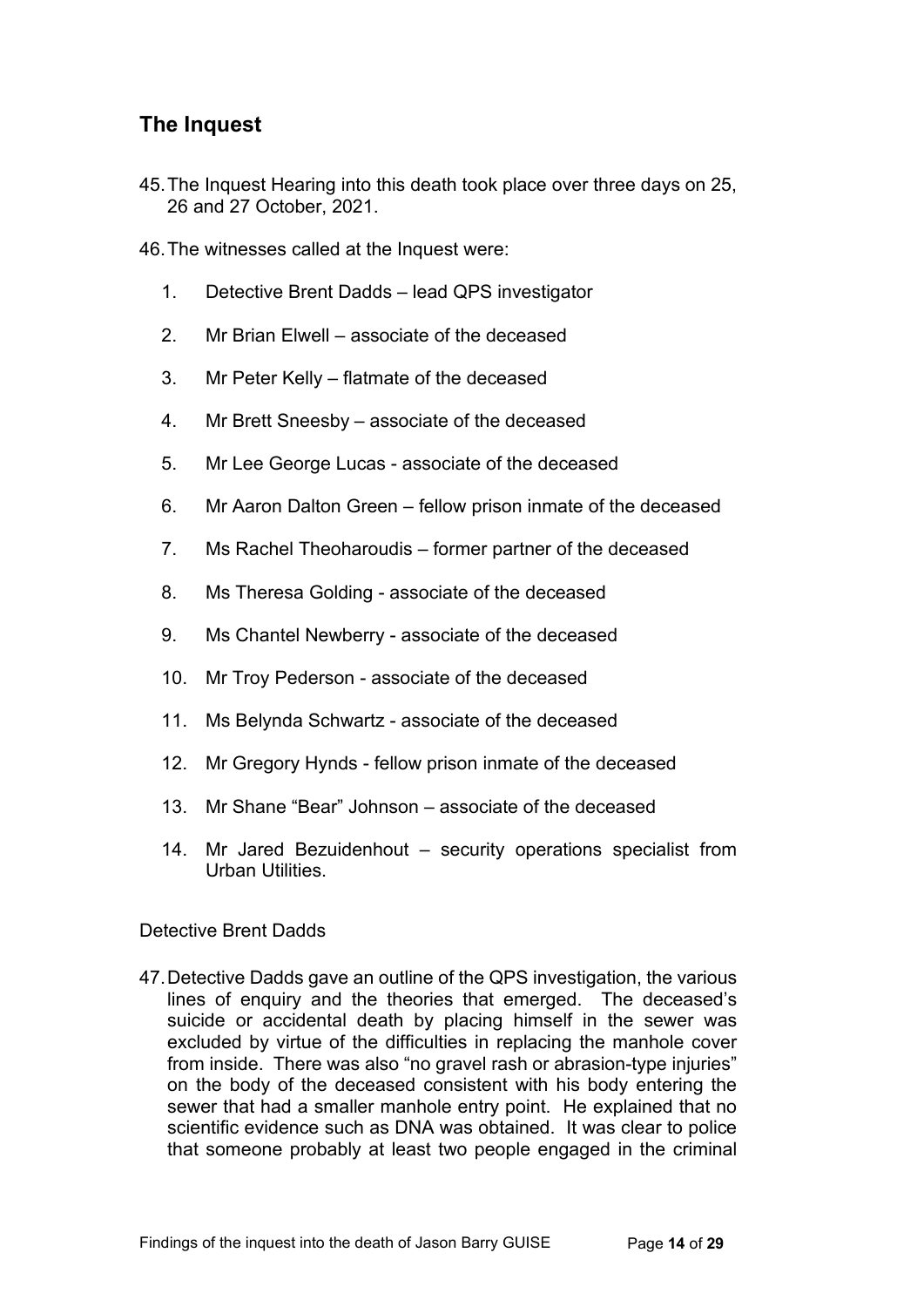offence of misconduct with a corpse. However, the circumstances of the commission of that offence are unknown.

#### <span id="page-14-0"></span>Mr Brian Elwell

- 48.Brian Elwell met Mr Guise in Arthur Gorrie Correctional Centre. When Mr Guise was released on parole, they used drugs intravenously together. One night he and Mr Guise were walking home to Mr Elwell's house and they cut through a laneway in Wynnum. Mr Elwell recalled they were looking at a car when a man came out of his house and pointed a rifle at them. Mr Guise had also told Bradley Cork and Mr Kelly about this incident.
- 49.On the night of Mr Guise's disappearance, CCTV footage captured him dismounting his bicycle and entering the driveway of 96 Berrima Street, Wynnum. Mr Elwell lived with his mother in Unit 4 at this address. Mr Guise appeared to approach a person in the driveway and then left after a minute. At the inquest, Mr Elwell confirmed that Mr Guise did not know anyone else who lived in the unit block. He did not remember seeing Mr Guise that night, but also conceded that if he was depicted on the footage then he accepted it was him.
- 50.Mr Johnson nominated Mr Elwell as being involved or having knowledge of Mr Guise's death. Mr Johnson stated that Brian Elwell told him that Mr Guise had disrespected Mr Elwell's family and did not want Mr Guise returning to his mother's home again. This was put to Mr Elwell at the Inquest and he denied there being any falling out with Mr Guise.
- 51.Ms Newberry also told the Court that she observed a man, she was later told was "Brian", have what appeared to have a secretive discussion with Mr Kelly on the day before Mr Guise's funeral. She said that Mr Kelly told her "Brian" said that "Bear" was the last person to see Mr Guise alive but Mr Kelly said Mr Johnson "wouldn't have done it".
- 52.In evidence at the Inquest, Mr Elwell denied any involvement in the disappearance or death of Mr Guise. He denied ever having a falling out with the deceased and considered that they were friends.
- <span id="page-14-1"></span>Mr Peter Kelly
- 53.Mr Peter Kelly was Mr Guise's housemate at Bride Street. Mr Kelly's behaviour at the time of Mr Guise's disappearance was odd. Mr Kelly waited 10 days before reporting Mr Guise as a missing person to police. During that time, he did not make enquiries with Mr Guise's family or known associates when he hadn't seen or heard from him. He even started packing up Mr Guise's belongings on 1 May 2019, before he reported Mr Guise missing. Mr Kelly was the closest to Mr Guise at the time of his death, and while he justified his lack of concern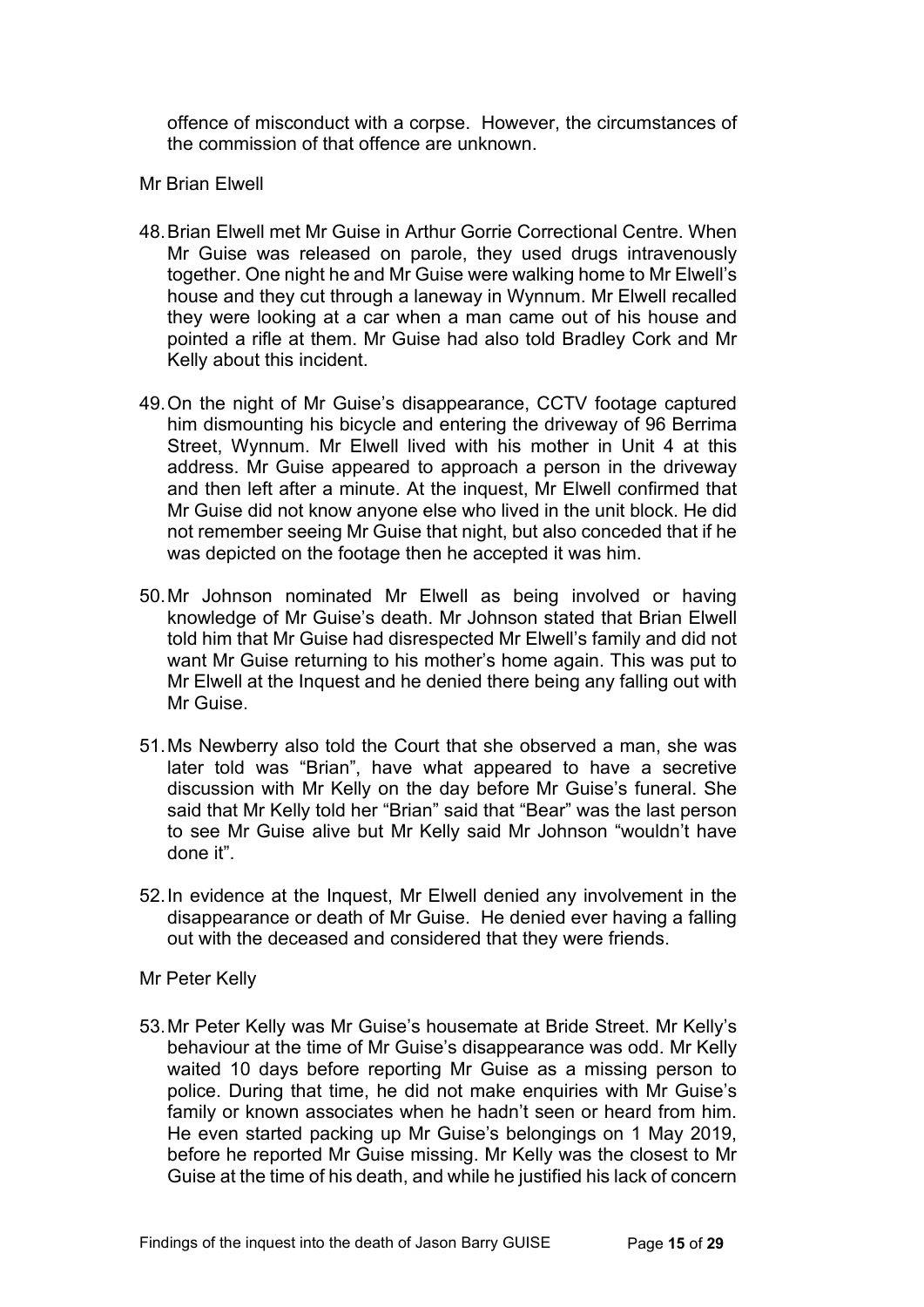when he gave evidence at the inquest, his evidence was nonetheless curious.

- 54.Mr Guise had sent a message to a friend, Ms Theresa Golding on the day of his disappearance that he was 'going on a boot ride'. She believed she heard Mr Kelly's voice in the background of this phone call and believed they were arguing. However, Ms Golding could not identify Mr Kelly's voice when it was played to her at the inquest.
- 55.On 8 May 2019, when it was reported that a body was found in the wet well at the Adam Street Site, Mr Kelly recalled having a "hunch" that it was Mr Guise and he rode to the site to "pay his respects". When put to him that the site was only 1.3 kilometres from the unit he shared with Mr Guise, he simply remarked "that far was it?"
- 56.Troy Peterson, a friend of Mr Guise's, told police that he believed Mr Kelly was involved or at least aware of what happened to Mr Guise. However, at inquest Mr Peterson resiled from his original position.
- 57.Mr Kelly denied any involvement in the death of Mr Guise in evidence at the Inquest. He provided an explanation in part for the 10 day delay in reporting the deceased as a missing person which was not particularly convincing. He was extensively cross-examined by Mr Rawlings in relation to telecommunications data emanating from his mobile telephone. In the end, no fresh evidence emerged at the inquest which directly showed that Mr Kelly was involved in the death of Mr Guise.

<span id="page-15-0"></span>Mr Brett Sneesby

- 58.Mr Brett Sneesby met the deceased as a fellow prisoner at the Arthur Gorrie Correctional Centre in 2018. They were friends and the deceased did not have enemies "inside". Mr Guise did complain about his belongings and a Statesman motor vehicle being stolen while he was in jail. He was angry and made noises about getting them back. Mr Sneesby was released from jail and caught up with the deceased several times, the last being Good Friday. He denied having any knowledge of the circumstances of the death of Mr Guise at the Inquest.
- <span id="page-15-1"></span>Mr Lee Lucas
- 59.Mr Lee Lucas met Mr Guise in Arthur Gorrie Correctional Centre in about 2014, and they also spent time in prison together in 2016 at Woodford Correctional Centre. The last time he saw Mr Guise was at Easter, two days prior to his disappearance, when they were at his partner Belynda Schwartz's house. He recalled Mr Guise being in good spirits. Mr Lucas told the inquest that around the time of Mr Guise's disappearance, he was trying to distance himself from the drug scene in Wynnum.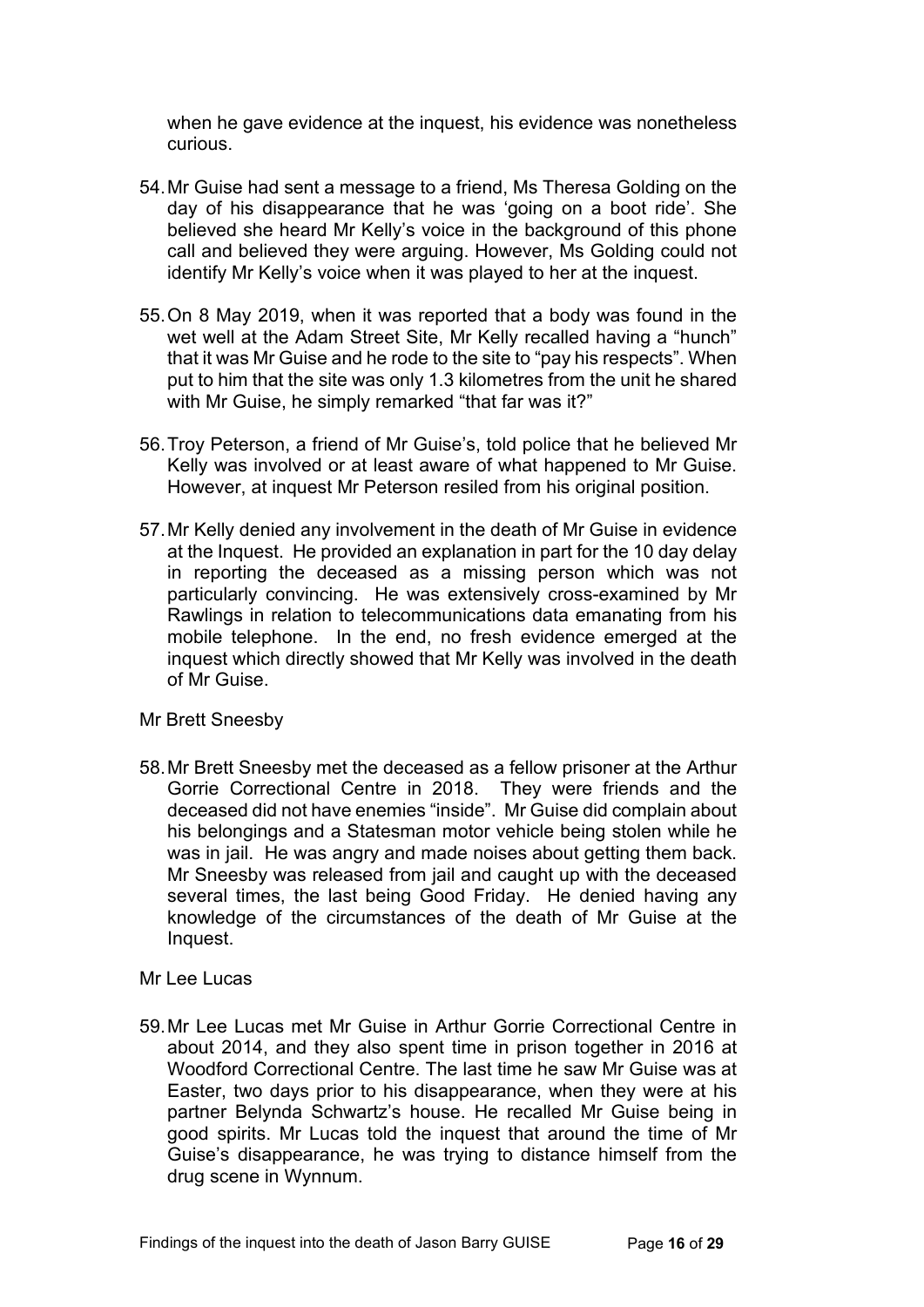#### <span id="page-16-0"></span>Mr Aaron Green

60.Mr Aaron Green met the deceased at Woodford Correctional centre in 2016. They were close friends for "about a month and a half". After he was released from jail in 2018, he went to live with the deceased and Ms Rachel Theoharoudis. He did not witness domestic violence but returned home after "a couple of days away" to find that the deceased had been incarcerated over domestic violence allegations. He was unable to definitively provide evidence of animus towards Mr Guise or from Mr Guise towards others.

#### <span id="page-16-1"></span>Ms Rachel Theoharoudis

- 61.Ms Rachel Theoharoudis was the former partner of the deceased. They lived together for approximately two years. Their relationship ended abruptly when the deceased was remanded in custody on 5 April, 2018 in relation to choking and domestic violence offences committed that day against her.
- 62.She gave evidence of the deceased's extensive drug-taking, indebtedness to drug-dealers and propensity for violence under the influence of methylamphetamine:

*" … but when he's on the ice, he attacks everyone. Doesn't matter who you are, like you could be his son, his dad, his missus or ex-missus, do you know what I mean? He will still – one minute, he loves you, and the next minute, he's attacking you and you're – everything under the sun he'll call you*."

- 63.She denied that a Mr Ray Gibson stole deceased's beloved statesman when he was in jail. She said that she sold it to a wrecker's vard under the deceased's direction. She told the inquest that she had not been in an intimate relationship with Mr Ray Gibson after the deceased was incarcerated. She knew of no animosity between the deceased and Mr Gibson.
- 64.Ms Rachel Theoharoudis under cross-examination by Mr Rawlings did not advance the court's knowledge of Mr Guise's death.

<span id="page-16-2"></span>Ms Theresa Golding

65.Ms Theresa Golding was an old friend of the deceased having known him for 12 years before his death. When he was released from jail in March, 2019, they caught up again. She would assist him to source methylamphetamine. The last time this occurred was on Easter Saturday (20 April, 2019). Although there appears to be an error in the dates, it seems that in the early hours of Sunday morning (21 April, 2019), Golding overheard an argument in the background between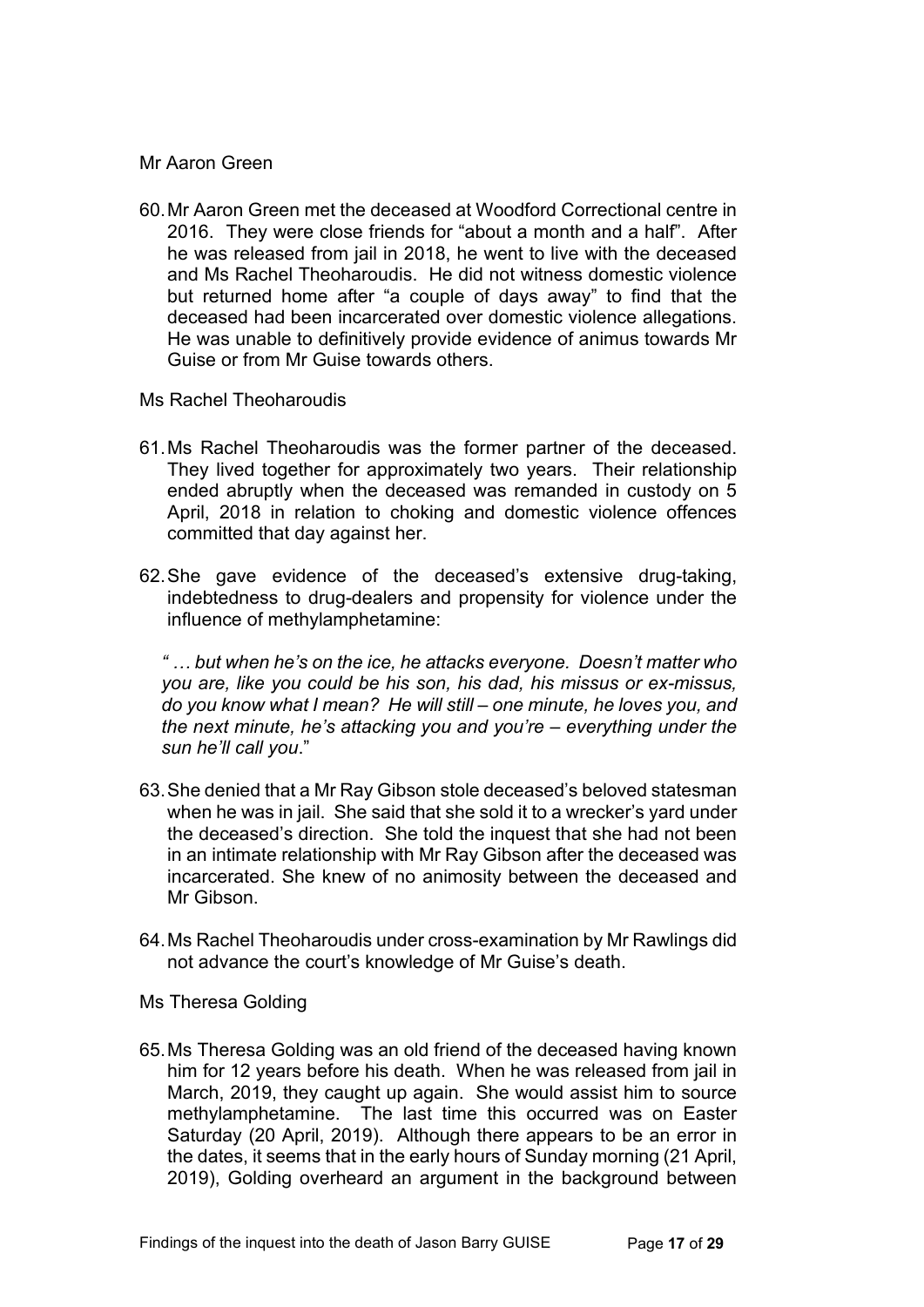two men when speaking with the deceased. He was upset that he was unable to source methylamphetamine. She proffered a theory that the deceased was killed over a drug debt but was merely speculating. Ms Golding had told the police that she had also received a Facebook message from the deceased saying that he was in "going on a boot ride". From the state of her evidence, it is unclear on which night over Easter 2019 this had occurred.

<span id="page-17-0"></span>Ms Chantel Newberry

- 66.Ms Chantel Newberry was an associate of the deceased and had lived with him for several months before his relationship with Ms Rachel Theoharoudis. She was aware of his heavy methylamphetamine use and also knew Mr Peter Kelly.
- 67.After the deceased was released from custody in March, 2019, they resumed their casual friendship usually by telephone because she was living in Toowoomba. She recalled a telephone conversation that she thought was the same weekend that the deceased went missing (presumably Easter, 2019). She described it to the court this way:

*" … a short time later he rang me, I think, or I rang him – I can't remember – and he said – straight up, he said, Tilly, I'm fucked. It's fucked. Everything's fucked. And I said, why don't you come to Toowoomba with me? And he just said, no, I don't want to be a third wheel, got to get shit sorted here. And I said, what's wrong? And he said, I've got to go, I'll call you back, and he got off the phone. And that was the last time I spoke to him. And I didn't know at that point that he really meant something was wrong."*

- 68.Ms Newberry later proffered a theory that the deceased has mistakenly overdosed on heroin given to him by a drug dealer and was placed in the sewer by that dealer to cover up. She had no evidence to support her theory.
- <span id="page-17-1"></span>Mr Troy Peterson
- 69.Mr Troy Peterson had been a friend of the deceased since 2016. He became friendly with Ms Rachel Theoharoudis also when they were in a relationship. In April, 2018, when the deceased was incarcerated, he became closer to Ms Theoharoudis. He basically described her a dishonest and parted ways with her. He met Mr Peter Kelly when the deceased moved to live with him at 10/33 Bride Street, Wynnum. He also knew the Wynnum "crew": Shane "Bear" Johnson, Lee Lucas and others.
- 70.Mr Peterson gave evidence of a Facebook post by the deceased entitled "Let the sparkler burn out". Mr Guise stated in the post that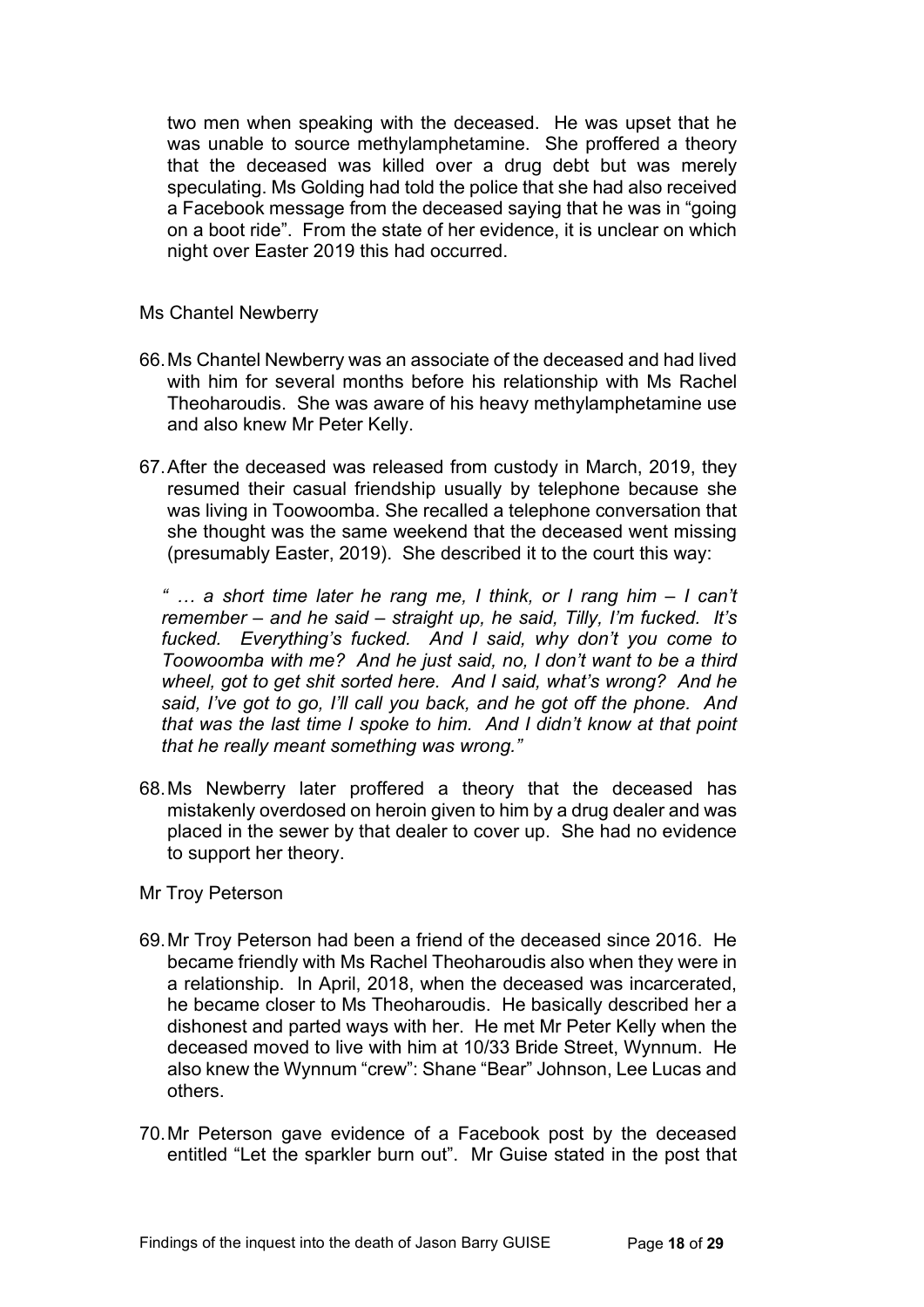he had lost everything, his partner, his daughters, his property. He was clearly down and by inference suicidal.

<span id="page-18-0"></span>Ms Belynda Schwartz

- 71.Ms Belynda Schwartz was the partner of Mr Lee Lucas and a friend of the deceased. She was part of his friendship group including Mr Lucas and Mr Peter Kelly. Ms Schwartz spoke of a meeting on Easter Saturday at her house where the deceased, Mr Peter Kelly, Mr Lee Lucas and another man were present. At that gathering the deceased became agitated and she heard him say the words: "*Weak if you don't*".
- 72.She could proffer no reason for anyone wanting to harm the deceased.
- <span id="page-18-1"></span>Mr Gregory Hynds - fellow prison inmate of the deceased
- 73.On 7 September 2021, Gregory Hynds provided an affidavit to investigating police about his relationship with Mr Guise. My Hynds only came forward with this information in 2021, upon his own release from custody. Mr Guise and Mr Hynds were housed together in Unit D4 at Arthur Gorrie Correctional Centre from 10 April 2018 to 11 March 2019. At no stage did they share a cell. Mr Hynds deposed that he asked Mr Guise to do him a favour and track down two (2) boxes, containing 69 handguns that he inherited in 1992 from a deceased person in New South Wales.
- 74.Mr Hynds and the deceased would only communicate through coded letters. Mr Guise would write letters to "Micky G" (another prisoner presumably Michael Greenaway) and then write a coded message at the bottom of the letter for Mr Hynds. The code was a series of numbers and letters. Mr Hynds disposed of the message once he read it. The last letter Mr Hynds received was in the week of 15 April 2019. Mr Guise said that the "Roland Avenue address was a no go" and that he was meeting up with someone named Sarah O'Brien. Mr Hynds identified Sarah O'Brien as either an active or former police officer with the New South Wales Police Force. Mr Hynds believed that Mr Guise was murdered. He had asked the wrong people the wrong questions about the guns and been executed.
- 75.At inquest, Mr Hynds provided further details. He was unable to identify "Sarah O'Brien", claiming he was told about her and another corrupt police officer by an unnamed source. Mr Hynds said the guns were inherited from "The Major" and the boxes could have been separated in different locations. He stated that there were actually three (3) boxes and he never told Mr Guise that the boxes contained handguns. Mr Hynds described his relationship with Mr Guise simply as acquaintances. He had paid Mr Guise \$500.00 initially. He told the inquest he did not know what he was going to do if Mr Guise found the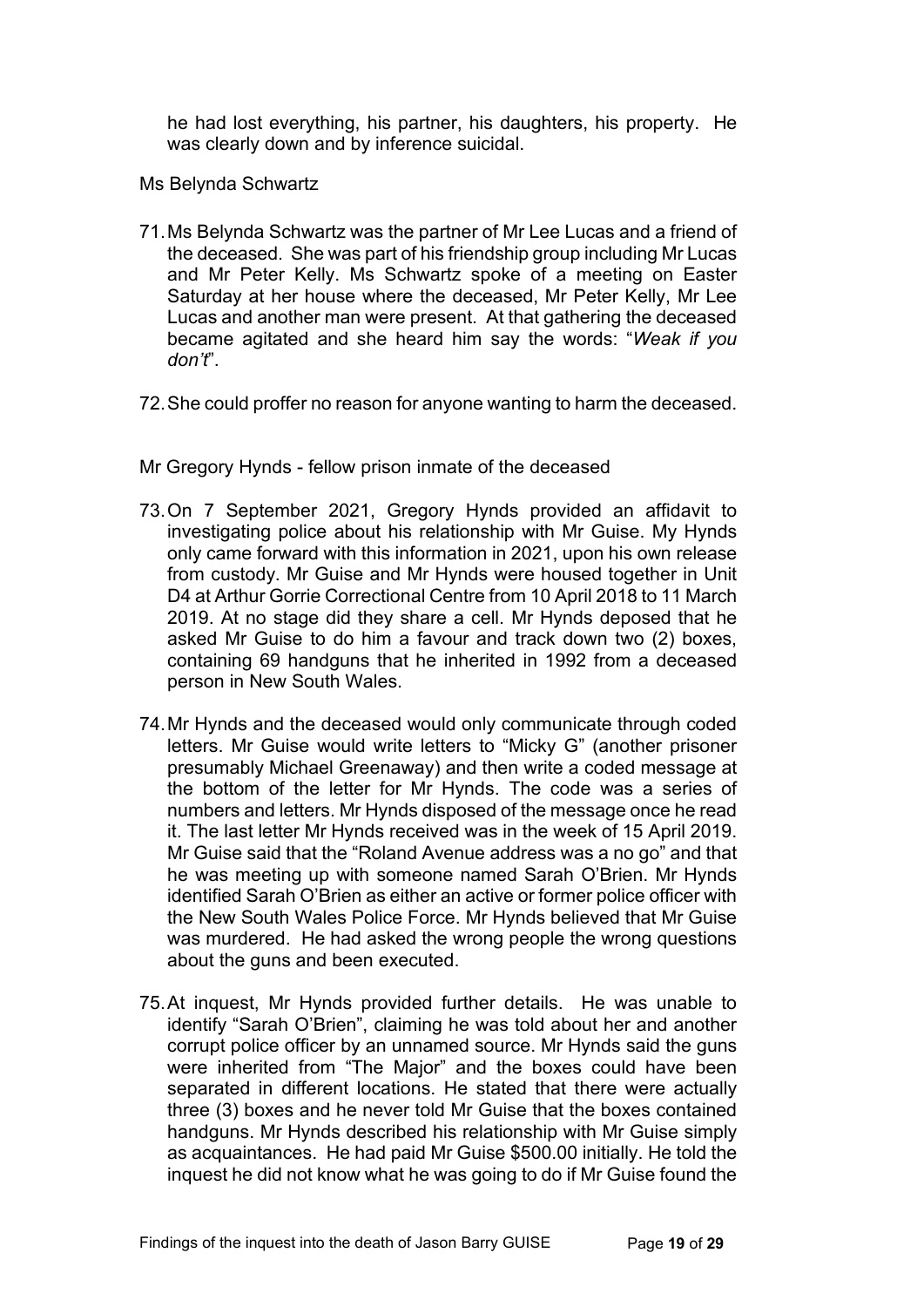guns, whether to surrender them to police or sell them but he was going to give Mr Guise a 15% commission.

<span id="page-19-0"></span>76.Mr Hynds evidence presented as fanciful at best.

Shane "Bear" Johnson

- 77.Mr Guise met Mr Johnson for the first time around the Thursday before Easter Friday (19 April 2019). They were both friends of Brian Elwell and they had all used drugs together during this time. Mr Johnson described Mr Guise as a nice bloke that he got on with quite well for the short time they knew each other. During this time, Mr Guise drove Mr Johnson's car for him as he did not have a valid license. Mr Johnson admitted that he paid Mr Guise in drugs. Mr Johnson is the last known associate to see Mr Guise alive.
- 78.On 21 April 2019, at 7.58pm, police attended the 7/11 and took up with Mr Johnson in response to his triple zero call. He appeared jittery and untied the ropes on the boot of his car and jolted back, afraid of what was going to come out of it. There was nothing located in the car. He remained in the 7/11 car park until 1.16am, when two women arrived and drove his car to the Brisbane CBD. Mr Johnson was next captured on CCTV footage at 1.49am at the Evolution Apartments on Tank Street.
- 79.Statements were taken from Mr Thomas Birch, Mr Michael Blackson, Mr Sean Carroll and Ms Treena Kingi and all suggested that Mr Johnson had undisclosed knowledge of Mr Guise's death.
- <span id="page-19-1"></span>Mr Jared Bezuidenhout
- 80.Mr Bezuidenhout gave expert evidence about the sewer system around the sewer well where the deceased's body was located.

#### <span id="page-19-2"></span>*Submissions from the Parties*

- 81.Only the family of Mr Guise made submissions to this court at the conclusion of the inquest. Mr Rawlings on their behalf made a number of salient points. He disagreed with Counsel Assisting's submission that, as a consequence of "no witness having *a bad word to say* about Mr Guise it is *difficult to attribute his cause of death to foul play"*. I agree with Mr Rawlings submission that foul play cannot be ruled out because of the dearth of evidence to the contrary.
- 82.Mr Rawlings submitted that the direct entry into the wet well of the deceased's body should not be discounted. He observed that, notwithstanding, three lines of obstacle; the perimeter gate, the wet well lid, and the safety cage, the only form of ostensible security was provided by the lock on the gate to the perimeter fence. Once inside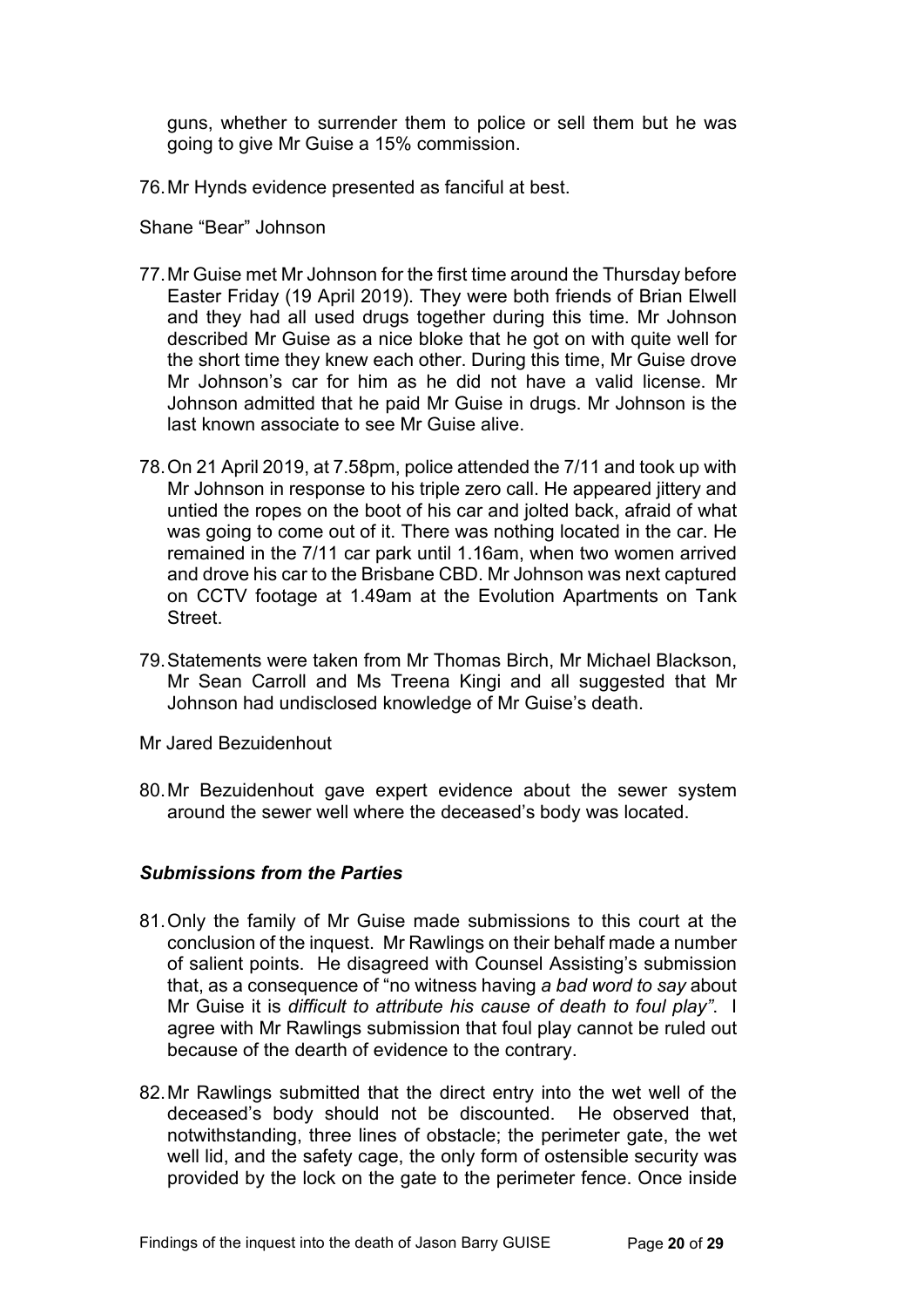the perimeter, there was no security measure preventing the disposal of the body. I accept that observation. The central issue was whether or not the trespassers had access to a key. There is simply no conclusive evidence that an individual did or did not have access to such a key.

- 83.Mr Rawlings was particularly critical of the assumptions made by the engineer to inform the opinion the deceased's body could have been dumped in a manhole. He submitted that the engineer did not consider the numerous factual difficulties with such a working hypothesis, nor the holistic state of the evidence. He criticised (inter alia) the lack of experimental evidence, the dismissal of a lack of physical injury to the deceased's body and the assumption that placing a body in a publicly assessable manhole with the attendant noise to support the possibility that a body might be deposited in that way. With respect, the engineer's evidence was only speculative on these points. The overall evidence regarding the sewers at Wynnum was generally unsatisfactory and conclusive. Mr Rawlings criticisms are valid but the possibility remains that the deceased's body was placed in one of the eight manholes identified by the expert. I do not accept that the disposal of the body into the wet well is more probable but rather just as probable given the dearth of direct evidence on the point.
- 84.The submission of Counsel Assisting that the evidence of Mr Hynds was not probative, speculative, not supported by the evidence and within the context of profound psychiatric illness was supported by Mr Rawlings.
- 85.Mr Rawlings made specific submissions in relation to the following witnesses: Mr Brian Elwell, Mr Shane Johnson and Mr Peter Kelly.
- 86.He described the involvement of Mr Elwell in the circumstances of this death as "obscure in nature". Mr Elwell's evidence at the inquest was indicative of an honest witness, forthcoming and replete with reasonable concessions on time and place of events. I accept Mr Rawling's observations in relation to the evidence he gave at Inquest. However, there was the concerning evidence that the deceased was last seen alive at 19:22 hours on a bicycle but three minutes earlier he was caught on CCTV footage at Mr Elwell's property.
- 87.There was also evidence from associates of Mr Guise of Mr Elwell's "intimidating nature". Ms Newbury gave evidence of an interaction between Mr Elwell and Mr Kelly immediately after Mr Elwell was told Mr Kelly would be attending Mr Guise funeral. This interaction involved police attention at the funeral but was denied by Mr Elwell, though accepted by Mr Kelly. Mr Elwell was said to be non-aggressive by Ms Newbury but described as: "*full-on aggression"* and "*very weird"* by Mr Kelly.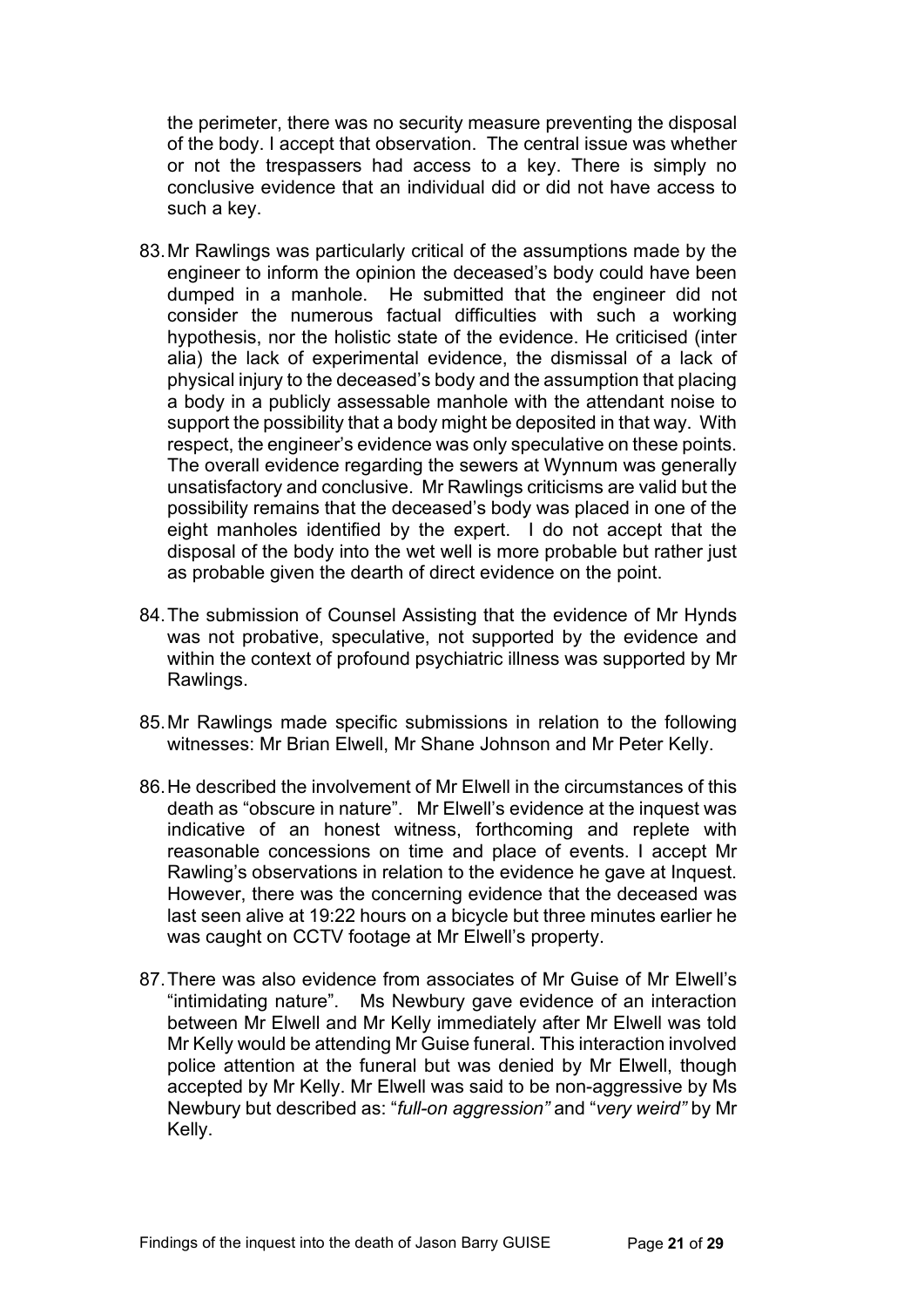- 88.I accept Mr Rawling's submission that the evidence of Mr Elwell's involvement is of little assistance to the general narrative but concerning, nonetheless.
- 89.Mr Rawlings similarly described the evidence of Mr Shane Johnson as concerning. However, he submitted that apart from the bizarre behaviour at 18:45 hours when speaking with police, the CCTV footage at the 7-11 Wynnum store on Tingal Road places him in that vicinity until 01:00 hours on 22 April, 2019. He proceeded into the Brisbane CBD, where his phone data confirms his location. This effectively, provided Mr Johnson with an alibi if foul play had taken place at Wynnum on 21 April, 2019. I accept that that objective evidence is seemingly exculpatory.
- 90.Mr Peter Kelly's evidence and the circumstances of Mr Guise did, Mr Rawlings submitted, paint a picture of high suspicion of involvement in Mr Guise's death. First, Mr Kelly's explanation for the 10 day delay in reporting his flatmate missing has not been adequately explained. Mr Kelly tried to water down the closeness of their friendship which was in contrast to their electronically recorded exchange in prison that they "loved each other". There were a number of inconsistencies both internally and externally contradicted by other evidence in Mr Kelly's evidence to which Mr Rawlings pointed out in detail.
- 91.Ultimately, Mr Rawlings submitted that Mr Kelly "intentionally obfuscated his knowledge and conduct in relation to the death" of Mr Guise. In particular, Mr Rawlings suggested that the following email exchange on 23 April 2019, 20:57 hours and response 23:11 23 April, 2019 is damning:
	- Johnson: "*Have you heard from Jason bro*
	- Kelly: *Nah still haven't. Have a feeling but not sure way things were left here*."
- 92.The mobile phone tower data is consistent with this message being sent from the Bride Street unit complex at Wynnum.
- 93.Further, Mr Rawlings, observed a comparison between Mr Kelly's attempt to contact the deceased before and after his disappearance.
- 94.In the four weeks leading to the disappearance of Mr Guise, there were a number of occasions where Mr Kelly telephoned Mr Guise and the call was missed or unanswered. On each of those occasions, there would be two or three calls followed by a text message. However, after the disappearance of Mr Guise, no message to Mr Guise's mobile telephone is ever sent. There are also uncharacteristic periods of inactivity on Mr Kelly's mobile telephone on 21 April 2019 for such a prolific mobile telephone user particularly between 19:09 hours and  $20:04$  hours.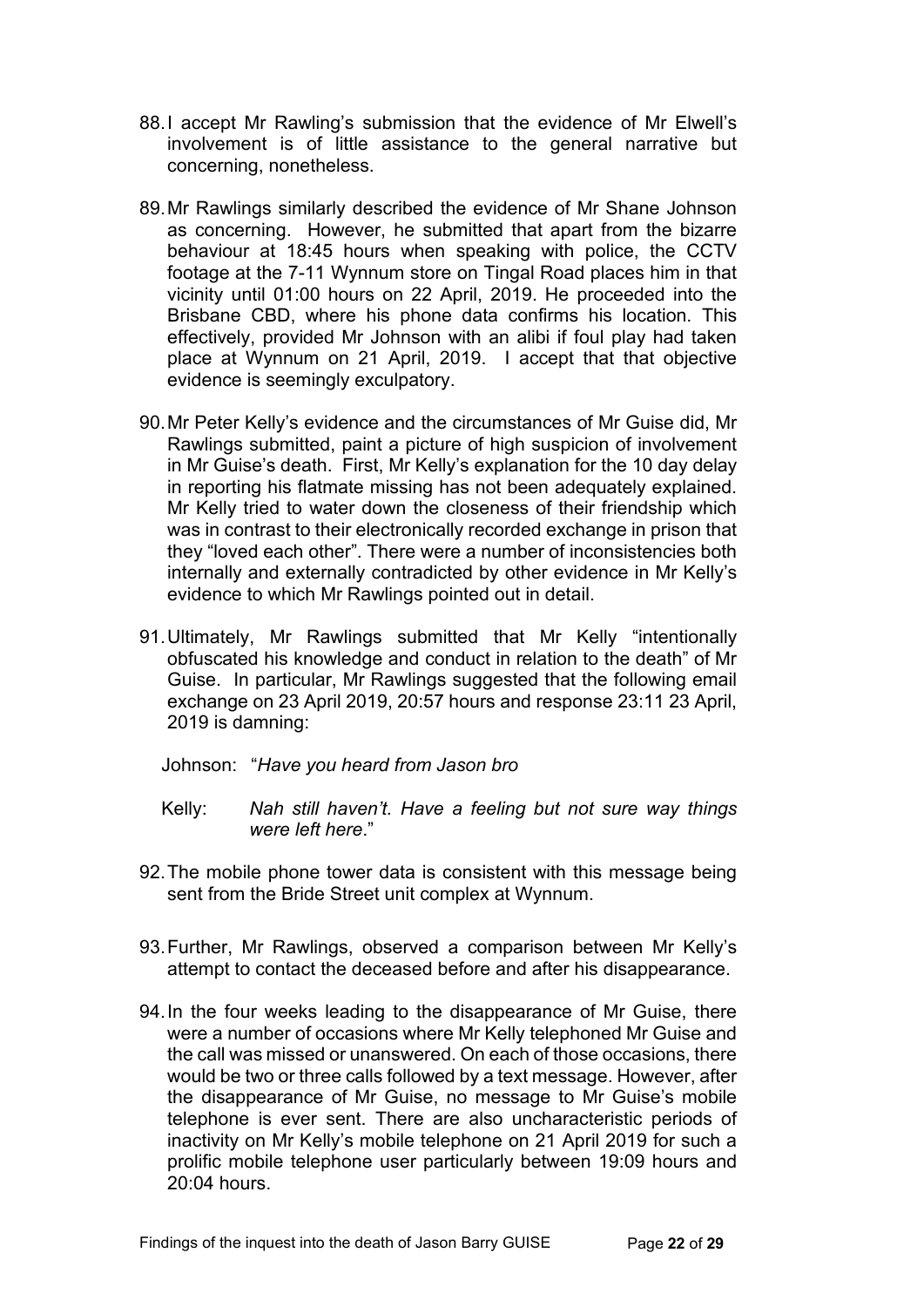- 95.Mr Rawlings noted that the following of lines of enquiry regarding the motives of others to harm Mr Guise only emanate from Mr Kelly:
	- 1. The proposition there was any animosity between the deceased and Raymond Gibson prior to Mr Guise's disappearance;
	- 2. The proposition there was a disagreement between the deceased and Mr Johnson at the 7-11 on 21 April 2019;
	- 3. The propositions that the deceased left a food package from Rosie's outside the unit and location of the bicycle at the bottom of the stairs (both unsupported by police officers) which influence the timeline of when Mr Guise was purportedly at the house;
	- 4. The proposition there was no animosity between Mr Kelly and Mr Guise; and
	- 5. The proposition there was aggression from Mr Elwell on the day Mr Kelly was departing for the funeral of Mr Guise.
- 96.Mr Rawlings urged an inference that Mr Kelly should be recalled being further cross-examined as he has a case to answer in relation to possible foul play leading to the death of Mr Guise. I accept Mr Kelly's behaviour on and before 21 April, 2019 warrants close attention. However, I do not consider that any further forensic examination of Mr Kelly would advance that close attention. There is simply insufficient evidence in my view to establish Mr Kelly's behaviour as more than suspicious.

### <span id="page-22-0"></span>**COMMENTS, RECOMMENDATIONS and** *s45 Coroners Act (Qld)* **FINDINGS**

- 97.The following important questions arise from this investigation and Inquest:
	- 1. *How the Body of Mr Guise entered The Wet Well?*
	- *2. What was The Cause of Death Of Mr Guise?*

#### <span id="page-22-1"></span>*How the Body of Mr Guise entered The Wet Well?*

98.In order for Mr Guise's body to have been disposed of directly into wet well SP33, there were two (2) primary factors to consider. First, how entry was gained to the pumping station site, and second, how the body actually entered wet well SP33. There was a portion of the fence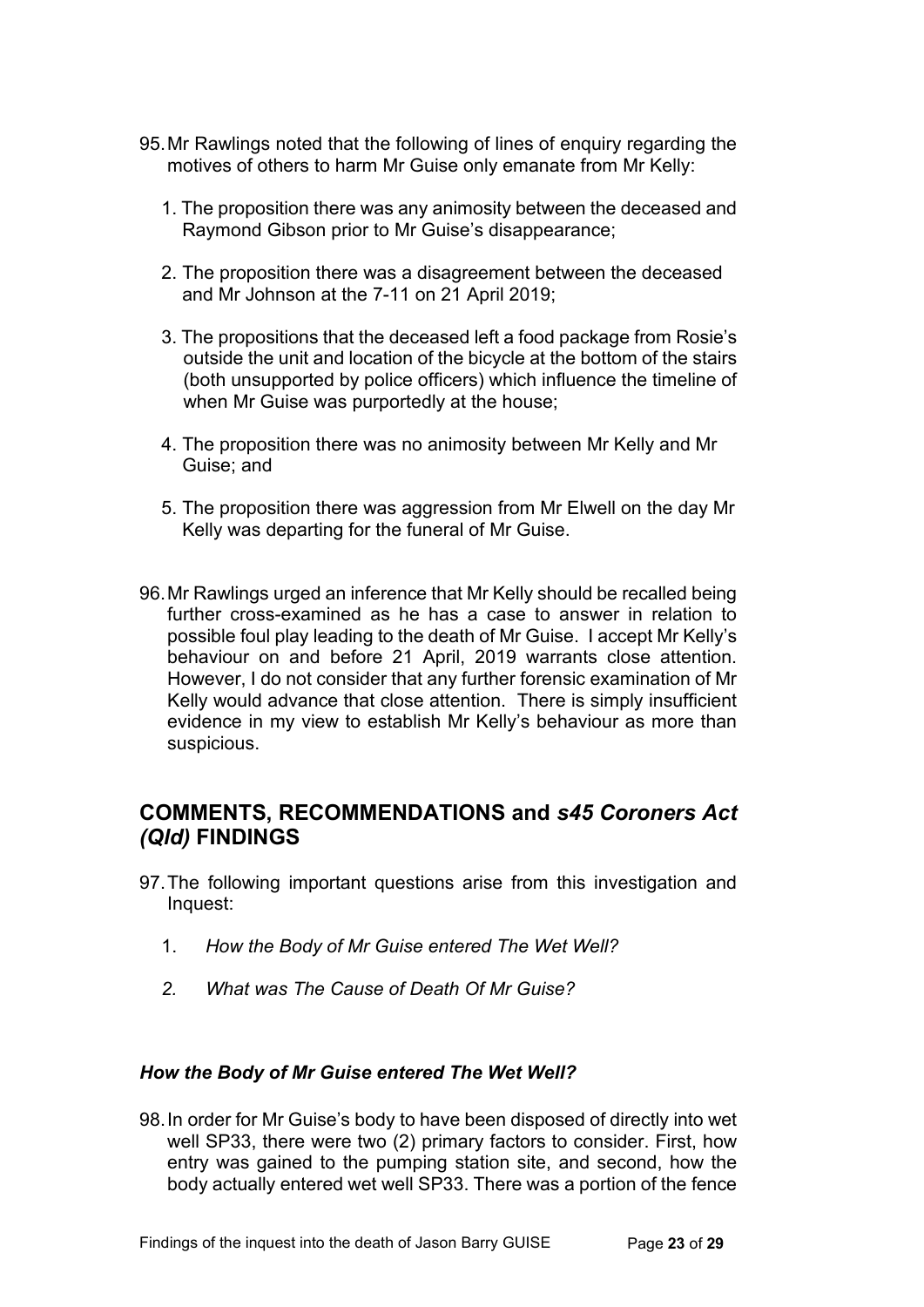at the front corner of the site able to be raised sufficiently to allow for a person to squeeze under it. Mr Guise weighed over 100kg and if he was dragged underneath the wire fence, he would then need to be dragged or carried approximately 10 to 15 metres to the wet well. At the inquest, Detective Dadds suggested that their tests confirmed the extreme difficulty in getting a body through the fence. He had discounted this as a means of access to the pumping station.

- 99.Accordingly, the only access into the pumping station site was through the gates, with a key to the padlock. The padlock on the gate was a generic s100 model padlock, which was a standard padlock used by most city councils. The padlock on wet well SP33 was also generic but not as common as the s100 lock used on the front gate. The padlock on the wet well was looped through the handle but not in the locking position. An internal investigation was conducted by Queensland Urban Utilities which identified that the padlock itself had rusted through and was unable to be locked. That is why it was left unlocked.
- 100. Even if the padlock had not actually been looped through the lid of the wet well, Queensland Urban Utilities stated that it was impossible for a person to enter wet well SP33 on their own and close the lid. This is because of the safety mesh cage that was found in situ, and a person would be unable to position themselves in a way that would allow them to close the 20kg lid over themself.
- 101. A forensic examination was conducted of the padlocks, the fence and the wet well which did not reveal any positive forensic results.
- 102. In summary, the disposal of Mr Guise's body directly into wet well SP33 is unlikely. It is an open and easily observed location with many nearby houses and traffic. There would be difficulties in moving the deceased's body through the fence and the trespassers would need to have access to gate keys.
- 103. The more likely scenario is that Mr Guise's body was disposed of through a manhole elsewhere in Wynnum where the sewer pipe connected to wet well SP33. There is evidence before the Court that a body could travel through a sewer pipe that had a 900mm diameter (900mm pipe), given the amount of water pressure flowing through the sewage system to the treatment plant wet wells. There was also no grate before the Adam Street Site pumping station that would prevent the body from entering the wet well.
- 104. A 900mm pipe ran from the pumping station along Granada Street and Fox Street. Queensland Urban Utilities confirmed that the neither the 900mm pipe nor the wet well connected to stormwater pipes, and it would not be possible for a body to have entered from the pipe at Wynnum Creek. There were also no other 900mm pipes that connected to the one that ran along Fox and Granada Streets.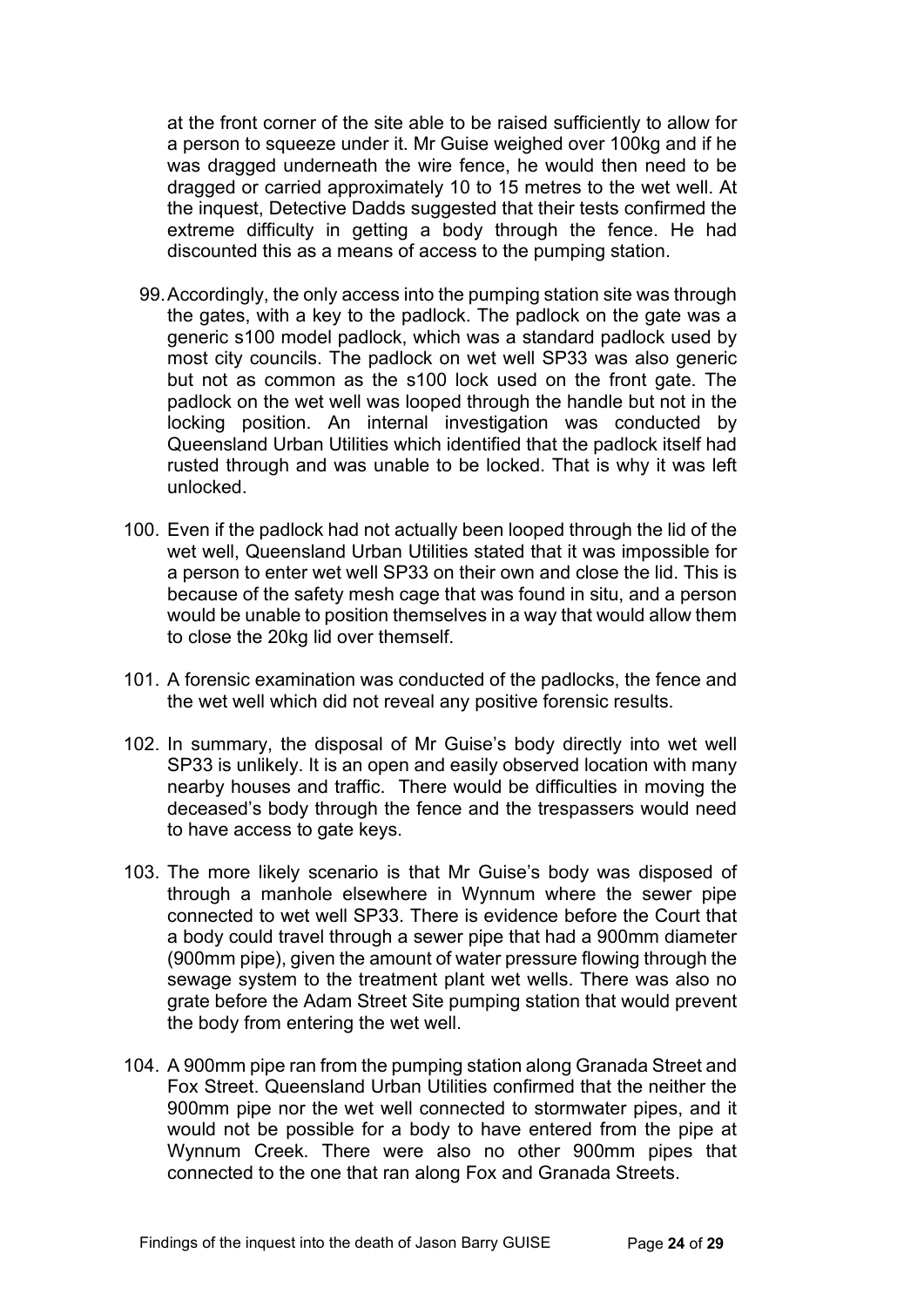- 105. There were eight (8) manholes along this 900mm pipe. These manholes were located at:
	- 1. 31 Adam Street,<br>2. 36 Granada Stre
	- 2. 36 Granada Street,
	- 3. 28 Granada Street,
	- 4. 12 Granada Street,
	- 5. Intersection of Glenora and Granada Street,
	- 6. Intersection of Glenora and Fox Street,
	- 7. Intersection of Fox and Wilde Street,
	- 8. Footpath on Fox Street.
- 106. The two manholes along the 900mm pipe at 31 Adam Street and 36 Granada Street had a circular manhole covers. A vertical cylindrical sensor was installed at the opening of the manhole outside 36 Granada Street, which potentially could have interfered with depositing a body inside it. The manholes located at 28 Granada Street, 12 Granada Street, the intersection of Glenora and Granada Street and at the intersection of Glenora and Fox Streets were triangular in shape. That shape would have made depositing the 100 kilogram body of the deceased into the sewer very difficult.
- 107. Further, during the inquest, Queensland Urban Utilities sewer expert, Mr Bezuidenhout, confirmed that the manhole on the footpath of Fox Street actually ran along the 675mm wide pipe. He could not say for certain whether a body could travel through that pipe, having not inspected the body, but confirmed it would be much easier for a body to travel through the 900mm pipe.
- 108. The manhole located at the intersection of Fox and Wilde Street was sealed over by bitumen and could not be accessed. The remaining seven manhole covers did not require a custom tool to open them, and they could have been opened by a crowbar or similar instrument.
- 109. Accordingly, the (1.) Adam Street sewer manhole is the most likely candidate for the reception of the deceased's body. However, none of the other manholes could be ruled out completely with the exception of the covered over manhole located at the intersection of (7.) Fox and Wilde Street, Wynnum. Moreover, direct entry to the Wet Well where the body was located is still an open theory if the trespassers had access to a generic padlock key.

### <span id="page-24-0"></span>*What was The Cause of Death of Mr Guise?*

110. There are five apparent scenarios consistent with the available evidence, especially that his body was placed in the sewer by others to "cover up" this death: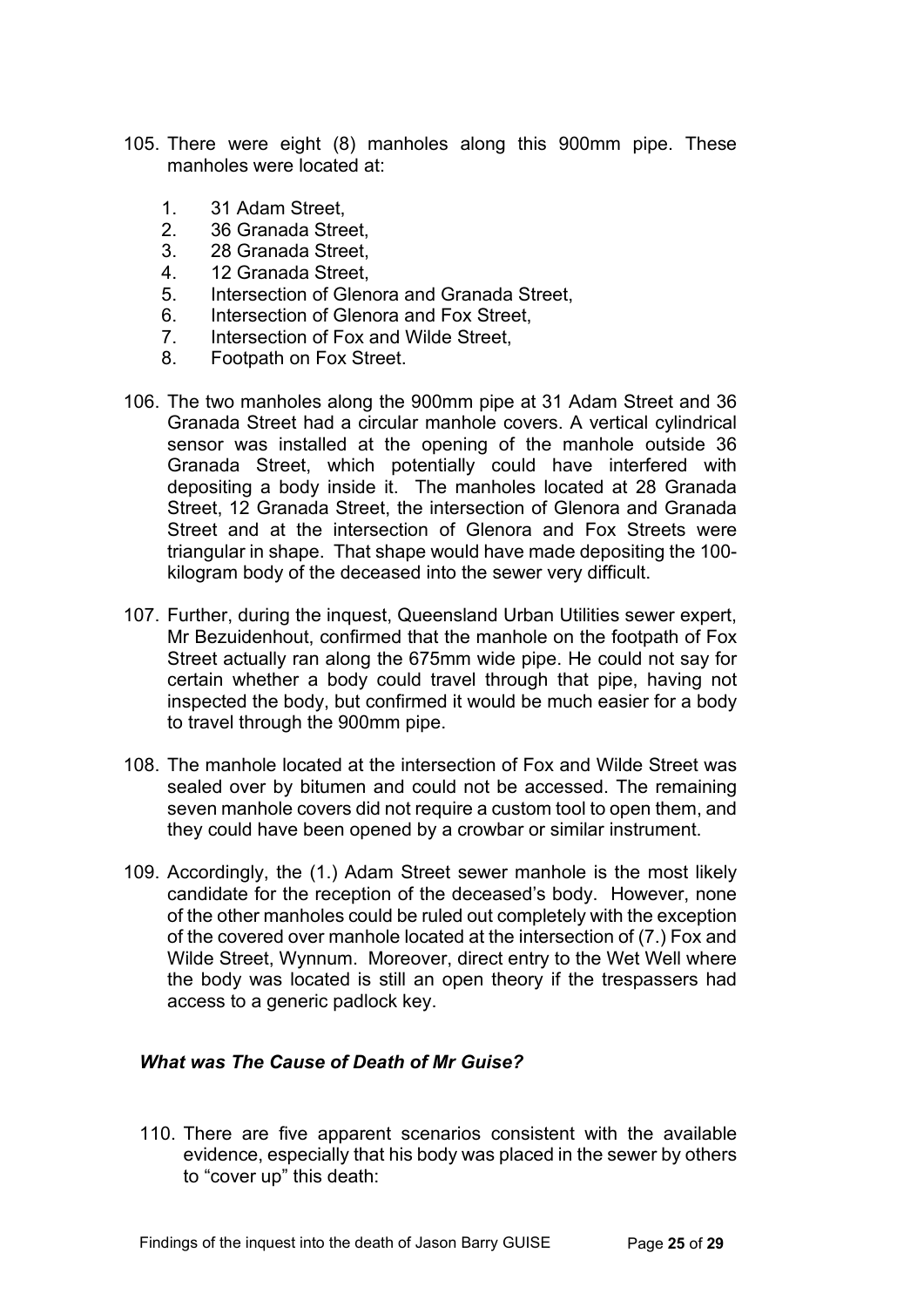- 1. *The deceased became involved in a drug-fuelled argument with associates which led to his death from an assault.*
- *2. The deceased committed suicide, died of natural causes or accidentally overdosed on an illicit drug presumably methylamphetamine and his body was deposited in the sewer by others anxious to avoid police scrutiny.*
- *3. The deceased was involved in serious criminal activity involving the recovery of firearms, cash and drugs from interstate and was killed possibly to cause his silence.*
- *4. The deceased was killed in retribution for unpaid drug debts, supplying bad drugs, stealing from a drug dealer or on suspicion of informing police about a drug dealer.*
- *5. The deceased was killed by an associate of Ms Rachel Theoharoudis as retribution for his acts of domestic violence upon her.*
- *1. The deceased became involved in a drug-fuelled argument with associates which led to his death from an assault.*
- 111. The two truly independent and uncontroversial bodies of evidence in this investigation were (i) the potentially toxic level of methylamphetamine in the post-mortem liver samples from the deceased and (ii) the conclusive opinion of experts that the deceased could not have entered the sewer well alone and placed the manhole cover over himself.
- 112. There was evidence that Mr Guise felt cheated by the theft of his belongings when in custody, Ms Belynda Schwartz provided an account of a conversation with Mr Guise, in the days before his disappearance, where he was concerned about his welfare, there was evidence of a possible ultimatum by Mr Kelly to the deceased to leave their unit and Mr Guise was actively maintaining contact with former fellow prison inmates.
- 113. The behaviour of Mr Kelly in failing to report the deceased as missing for 10 days raises suspicions of his involvement in causing the death or disposing of the body. Mr Guise spent Easter Sunday (21 April, 2019) with Mr Shane Johnson. Mr Johnson's paranoid antics around 18:30 hours in telephoning "000" then disconnecting the call and 15 minutes later demanding that police search his vehicle for something illegally planted in it also raises suspicions of his involvement in causing the death of Mr Guise or disposing of the body.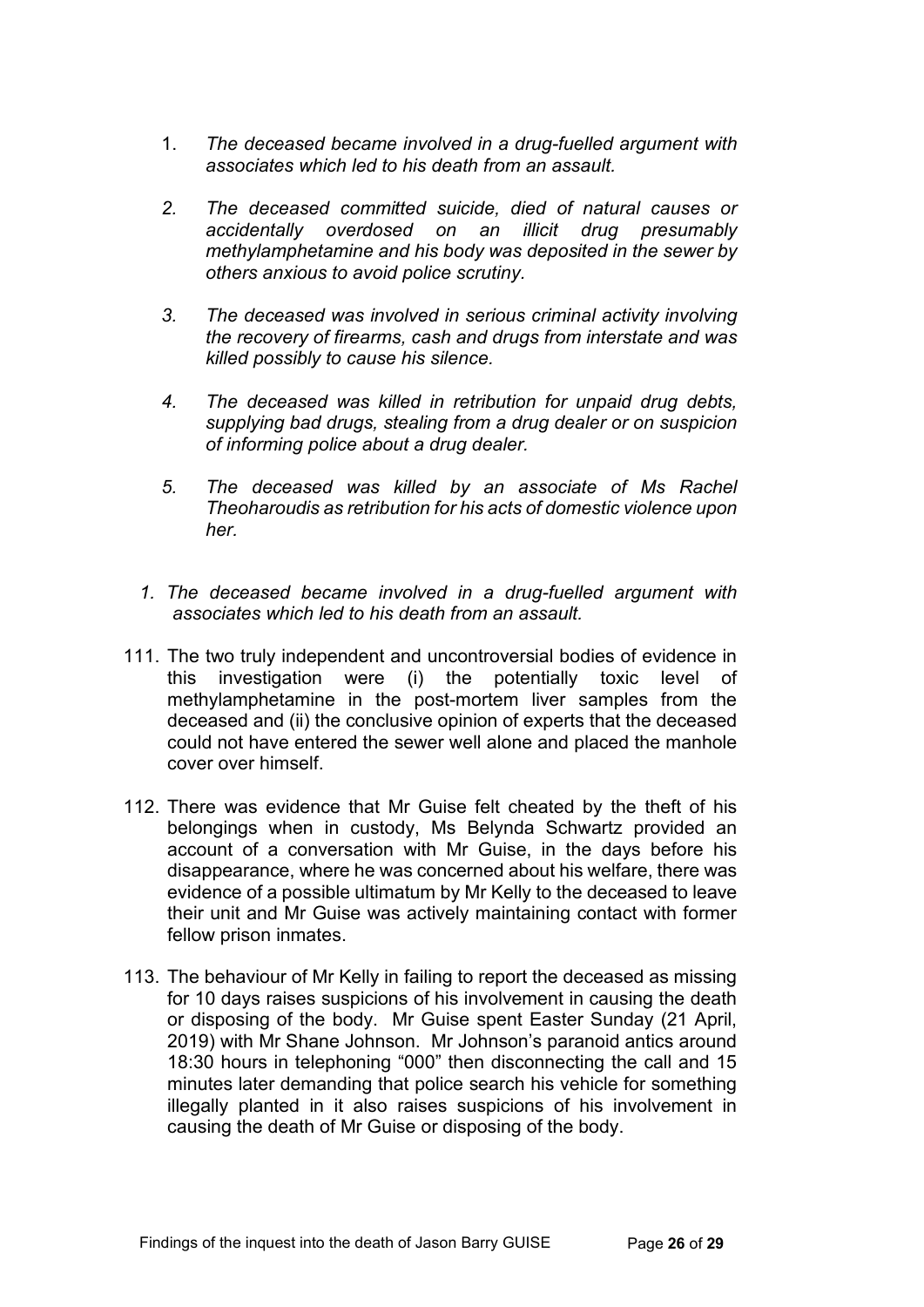- 114. Whilst Mr Johnson and Mr Kelly denied any interaction with the deceased after 18:45 hours on 21 April, 2019, their curious behaviour could be explained by their involvement in some sort of fatal druginduced assault upon the deceased that night. As a long-term intravenous drug user, the deceased would likely be susceptible to arrythmiac heart failure during a highly stressful event.
	- *2. The deceased committed suicide, died of natural causes or accidentally overdosed on an illicit drug presumably methylamphetamine and his body was deposited in the sewer by others anxious to avoid police scrutiny.*
- 115. It is clear from the evidence that Mr Guise had a methylamphetamine addiction and a high tolerance for it. He would source methylamphetamine from several suppliers in the Wynnum area. During the inquest, all of Mr Guise's friends and associates stated that Mr Guise would purchase methylamphetamine in whatever amount he could afford. He clearly was part of the illegal drug scene at Wynnum and a regular user. The evidence seems to suggest that he was only purchasing and using one-gram deals since that time.
- 116. It is not usual for a long-term drug addict to suffer a variety of medical conditions, particularly cardiac arrythmia. It is also not uncommon for recently released prisoners to overdose shortly after a period of abstinence such as a term of imprisonment. Mr Guise was released from custody on 7 March, 2019. If he was to have imbibed the high dosage for which he had a reputation before incarceration it is possible that he overdosed. There is no evidence of suicide such as statements of suicidal ideation or a suicide note. However, drugs such as methylamphetamine can dramatically effect mood.
- 117. Whilst this scenario is unlikely, it is possible that the deceased died in non-suspicious circumstances but his body was disposed of in the sewer by friends and associates to avoid police scrutiny.
	- *3. The deceased was involved in serious criminal activity involving the recovery of firearms, cash and drugs from interstate and was killed possibly to cause his silence.*
- 118. This scenario is almost completely based on the evidence of Mr Hynds. Mr Hynd's evidence presented as fanciful at best. Nevertheless, he swore to the truth of his testament and provided samples of the coded letters.
	- *4. The deceased was killed in retribution for unpaid drug debts, supplying bad drugs, stealing from a drug dealer or on suspicion of informing police about a drug dealer.*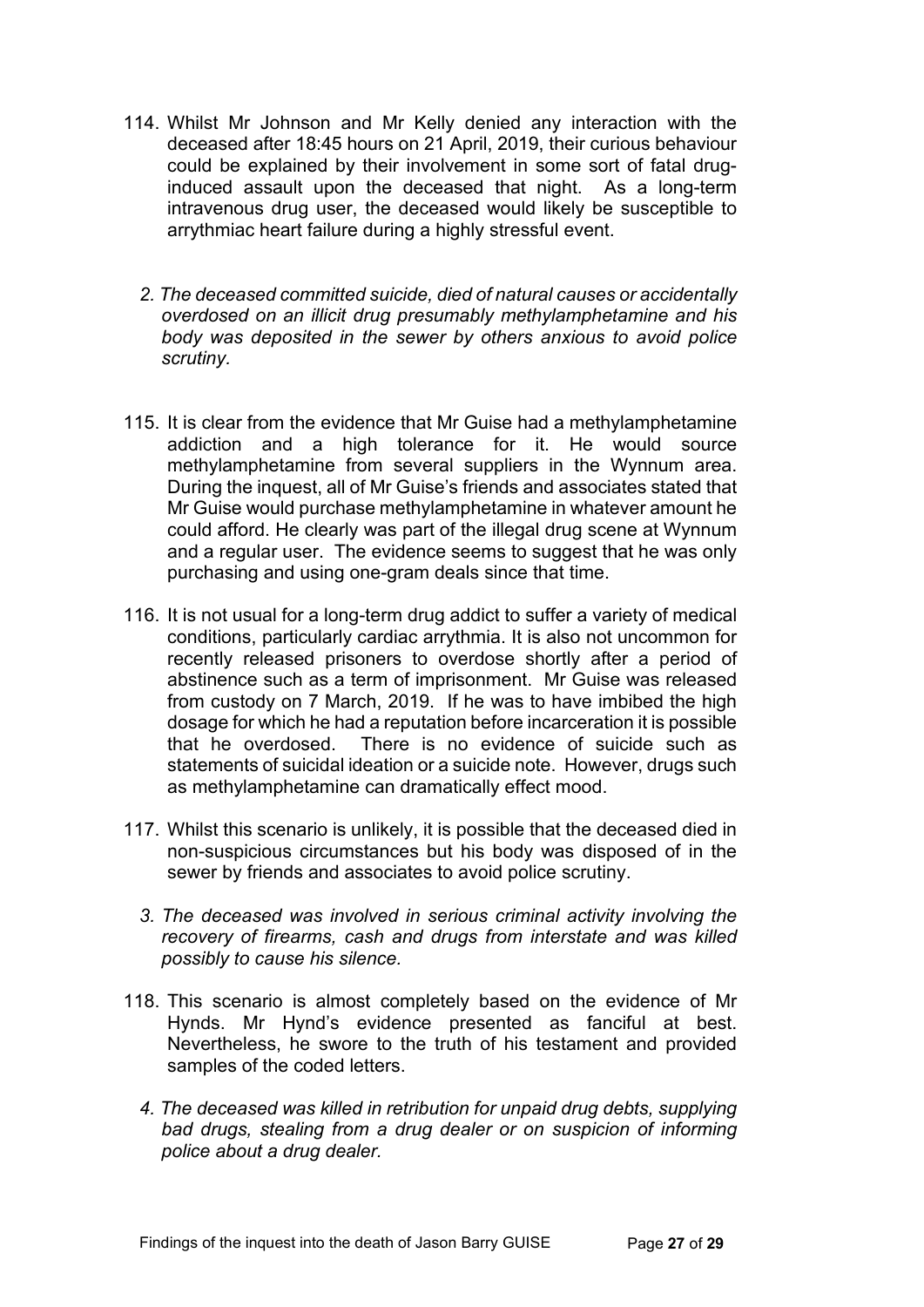- 119. Given the evidence of the deceased's deep immersion into the drug scene at Wynnum, this scenario cannot be ignored even though there is no evidence of it. The curious, even unacceptable, evidence of Mr Kelly and Mr Johnson certainly does not dispel this theory. It would not be surprising to suggest that if he was met with foul play, it would be related to drugs. However, no evidence was presented to the inquest that Mr Guise had owed a drug debt to anyone nor was he a police informant.
- 120. One of the rumours regarding Mr Guise's death, was that he had raped a woman by the name of Ms Ellen Beard and Ms Beard, Shane Johnson and Haylee Godfrey were involved in murdering him in retribution. Ms Beard denied the allegation, telling police she had only met Mr Guise once when he was interested in sourcing drugs from her. That was the extent of her involvement with Mr Guise. This theory was not supported by any evidence during the course of the inquest.
- 121. Ms Rachel Theoharoudis proffered a theory that Mr Guise had stolen something from the wrong person and was effectively murdered as a result of it. Another witness, Ms Chantel Newberry told the inquest of their theory that 'someone' had offered Mr Guise methylamphetamine but actually supplied him heroin instead, causing him to overdose.
- 122. Also, Mr Kelly gave evidence that the deceased had posted on Facebook an aggressive message: "I am coming for you".
	- *5. The deceased was killed by an associate of Ms Rachel Theoharoudis as retribution for his acts of domestic violence upon her.*
- 123. The deceased had spent almost 12 months in custody for an assault in a domestic violence setting against his partner, Ms Rachel Theoharoudis. There is every reason to believe that animus existed between them after his release from custody. Whilst there is no direct evidence that the deceased was the subject of foul play related to his relationship with Ms Theoharoudis, it is plausible. There is certainly no evidence of her involvement in such criminal activity.
- 124. Given that the deceased had only recently been released after serving almost 12 months in custody. There is possibly an equally plausible theory that he upset somebody "inside".
- 125. There is no evidence before the Court to support or negate of these alternate theories.